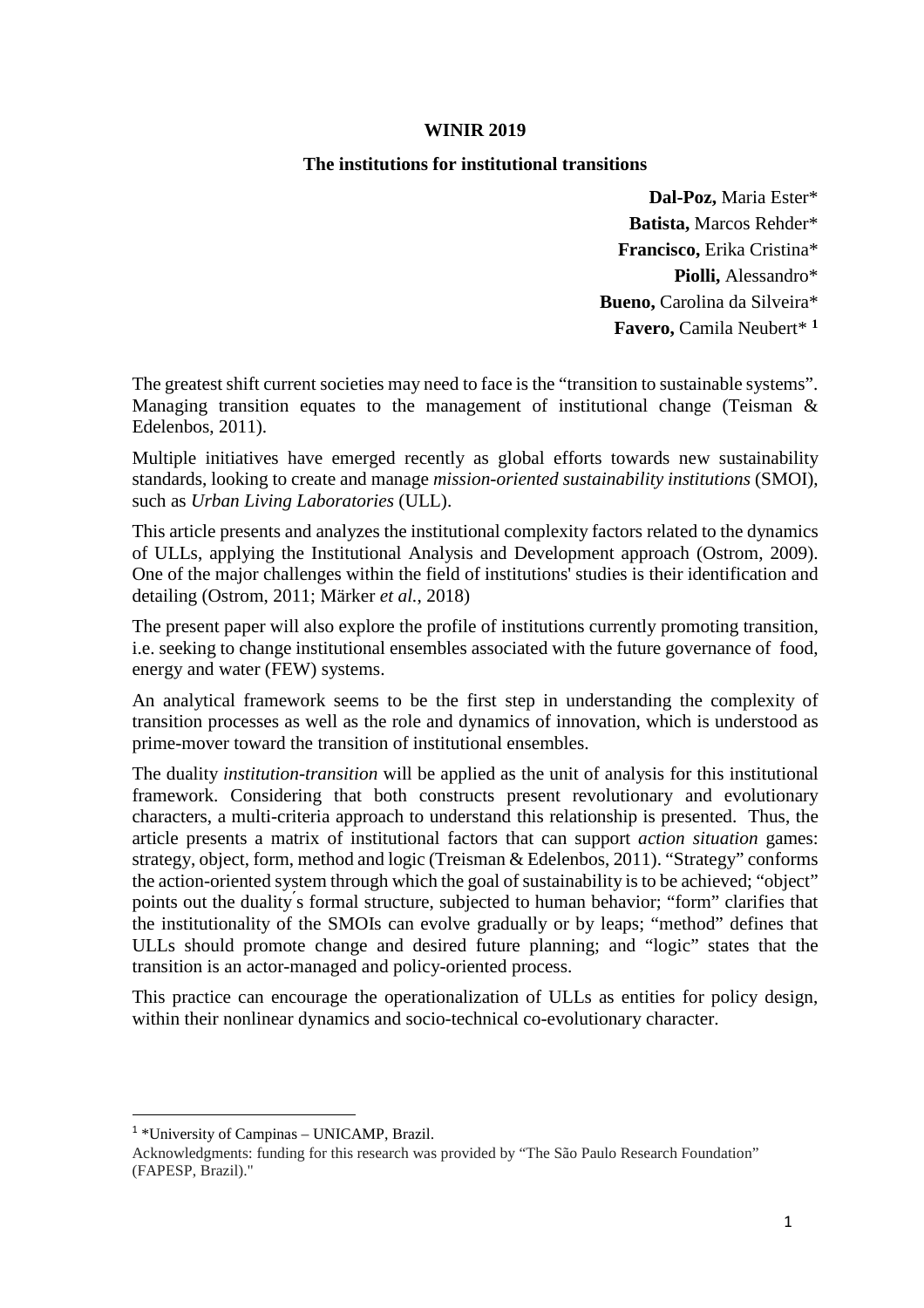# **1. Introduction**

The greatest shift current societies may need to face is the "transition to sustainable systems". Managing transition equates to the management of institutional change (Teisman  $\&$ Edelenbos, 2011).Sustainability is a new civilization milestone. Amending the cumulative hazardous effects of current modes of production and consumption is presumably highly dependent on new systemic forms of governance, hence its *common-pool resources* frame (Ostrom *et al.*, 1994).

The present paper explores an institutional framework for such *sustainability challenge,*  which configures a broad multi-dimensional problem, unsuitable to segmented or sectoral analytical approaches.

Following the idea that one of institutions' studies major challenges is their identification and detailing (Ostrom, 2011; Märker *et al.*, 2018), this paper explores the institutional complexity factors related to the dynamics of a rather new and special type of institution, designed to promote the transition to more sustainable human systems: the *mission-oriented sustainability* institutions (SMOI). A huge quantity as well as variety of initiatives and efforts involved in the sustainability challenge exist all over the world, in the form of national ministries, national and supranational commissions, national and supranational rules embedded in trade agreements, in social policy or national and transnational policies for environmental protection. Sustainability is demonstrably perceived as a permanent crosssection issue.

This paper is particularly concerned with the institutionality of SMOI, which specific function is to carry out sets of actions – such as public policies, regulatory contexts, laws, rules, routines, productive practices or education for sustainable consumption.

A very representative example of such institutions are the so-called "Urban Living Laboratories", or ULLs. Since ULLs are essentially "innovation-driven institutions for sustainability," their core mission is to specifically address a set of new social and environmental ensembles lowering the threshold for sustainability standards – whether at local, regional or global scale.

From the perspective of evolutionary economics, there is a great alliteration component in the usage of the terms "transition", "change" and "evolution". It is just as mandatory to point out the difference between *institutional change* and *changes derived from institutions' performance*, and even the level of rationality, intentionality and collective choice that led to these changes. Clarifying these issues is the starting point for further discussions on SMOI, a kind of institution that purposely wishes to promote transformations in human systems.

Institutions, themselves, evolve; the current challenge is to deliberately design institutions that could manage coordination systems for sustainability. Or yet, to use existing best practices to set the bar for institutional characteristics that could make such instances more efficient. Hence, the reason duality institution-transition is the unit of analysis of this exploratory institutional framework.

In other words, the main concerns constitute: "which are the *governance core competencies*  (Penrose, 1971), *capabilities* (Teece & Pisano, 2003, *apud* 1997) *and profiles* of this kind of transition-oriented institutions*,* that are able to strengthen the role of institutions for sustainability"?

As Teece (1997) points out, to specify the nature and microfoundations of the capabilities necessary to sustain superior enterprise performance, in an open economy, with rapid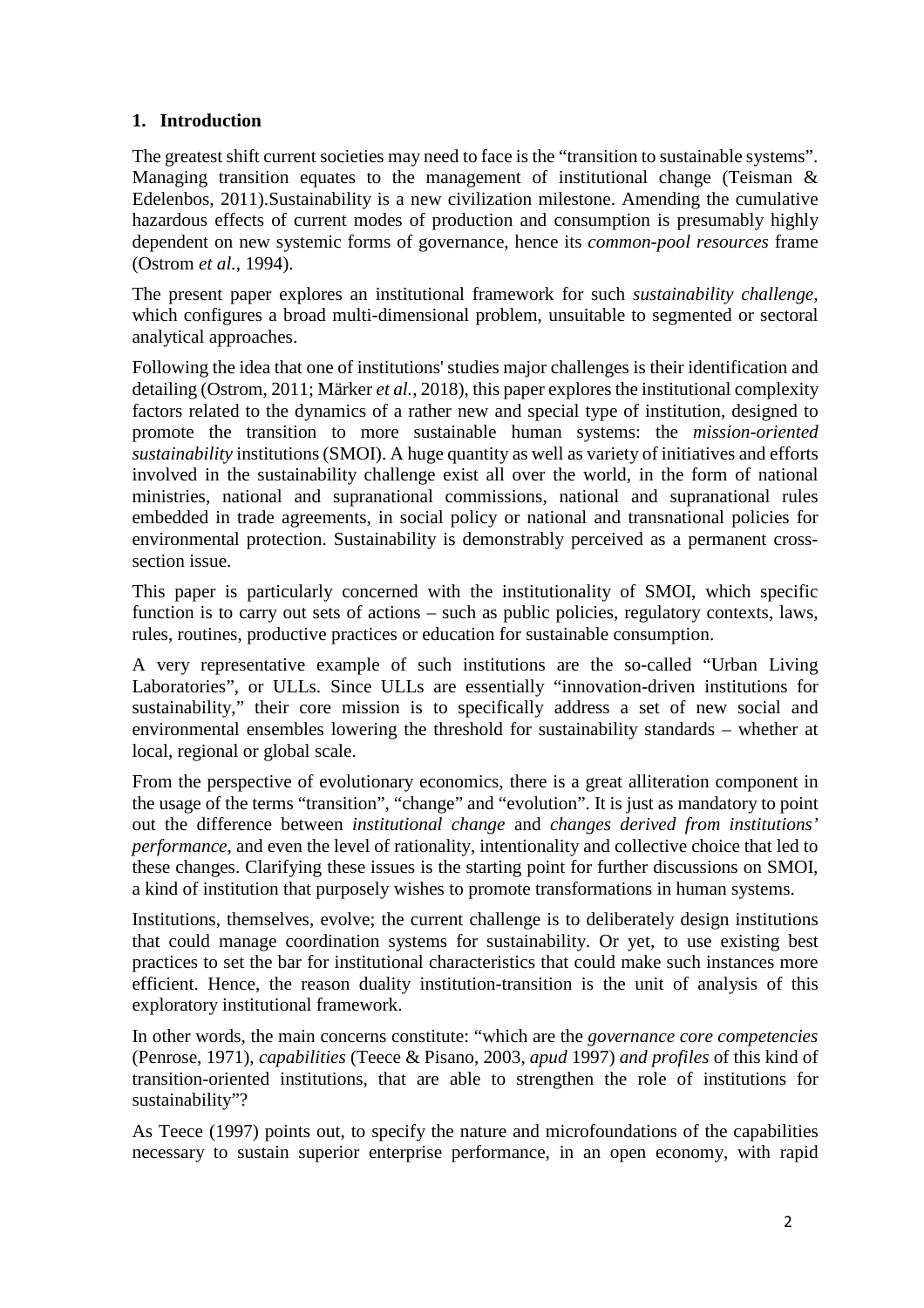innovation and globally dispersed sources of invention, innovation, and manufacturing capability, is a great endeavor. In our case, the enterprise is the SMOI.

It is clear that the design of a sustainable future is being operated by a variety of efforts, by institutions, at the level of countries' political and social actions or from international initiatives that may be involved in rules, instruments of economic, environmental, and social policy. They can be directed and scaled in different ways, such as rules, behaviors, market dynamics or citizenship rights, for example. What kind of new constitutions and new commitments - in a similar approach to that of North & Weingast, 1989, for the 17<sup>th</sup> Century "Glorious Revolution"- should be taken into account in order to handle the maintenance of global human systems in the face of challenging new patterns of economic growth and development of markets? The diversity of local, regional, national and international variables, institutional factors, policy and political contexts presented by each transition horizon outlines the spectrum of challenges – on a global level - expected for any analysis on the role and forms of governance for these institutions.

Concerning all the factors explored by new institutional economics (NIE) over the last decades, questions on the main institutional capabilities of such *push-and-pull* institutions, as well as the main purpose of generating and carrying out new global rationales for natural and human resources, remain open.

The processes and the drivers of institutional transformation – or evolution – in terms of the collective rationality that ULLs must address, is a core theme within new institutional economics, and directly related to the discussion carried out by this paper.

In this context, based on the institutional diversity (Ostrom, 2005) of transition-driven efforts towards more sustainable practices, focusing on the representative case of ULLs this paper will analyze the duality *institution-transitio*n as the expected evolution of a "new" rationality for sustainable human systems; finally, using the Institutional Analysis and Development (IAD) approach, the paper presents an exploratory analysis of a set of institutional factors that must be taken into account, if ULLs are to be planned and implemented, reaching the expected level of sustainability governance for which they were designed.

## **Section 1. The diversity and roles of institutions for sustainability**

 $\overline{a}$ 

The issue of institutional diversity is a transversal and permanent theme within NIE studies. For this paper, which aims to explore the role of institutions which specific mission is to operationalize the shift to more sustainable societies, it is essential to review such diversity.

Sustainability is, in itself, institutionally cross-cutting: it would be unthinkable to only strive for sustainability-oriented institutions, as this "entity" should be pursued by different initiatives in an iterative, sustained and comprehensive way. It must be for this reason that in the last three or four decades, and in parallel with the development of more systematic sustainability-oriented proceedings, there has been an intense flourishing of institutions<sup>2</sup> directly or indirectly dedicated to the topic. More than that, the sustainability challenge has been recognized as a trans-disciplinary agenda, which led to a wide range of transformations in the institutional sphere, as well as promotion of new kinds of sustainability-oriented practices. It is difficult to characterize and categorize the role of each individual institution in the restructuring of goals and within broad institutional dynamics. Analysing such

<sup>&</sup>lt;sup>2</sup> The World Bank recently changed its mission: "to end extreme poverty and promote shared prosperity in a sustainable way". This case illustrates the cross-section character of sustainability demands, in terms of its institutionality.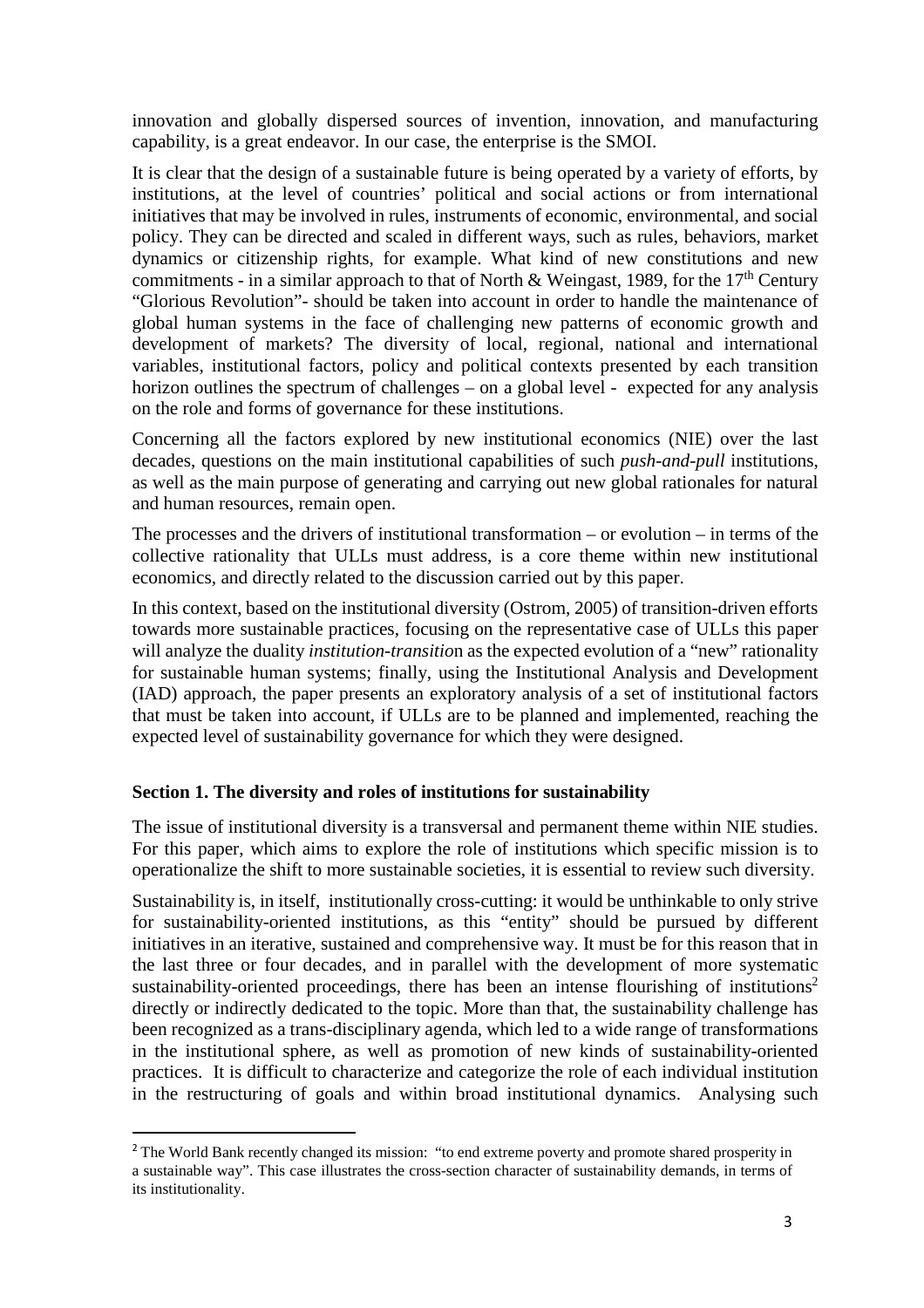institutional diversity, national environmental ministries, environmental protection institutes, sustainable production departments and NGOs concerned with forest protection and sustainable production are included. At the international level, they are exemplified by

- a) Political and scientific-political organizations, whose main objectives are to monitor, summarize and disseminate knowledge and practices on global climate change, pointing out its causes, effects and risks to humanity and environment, e.g. IPCC<sup>3</sup>, FAO<sup>4</sup>, Belmont Forum<sup>5</sup>
- b) Funding and policy making institutions, e.g. World Bank;
- c) Global NGOs, which were initially focused mainly on preservation issues, and nowadays also campaign for sustainable development, e.g. WWF<sup>6</sup> and Greenpeace

There are clear overlapping effects on these institutional functions and efforts, in a continuum of combined goals and different levels of institutional mandates.

This paper specifically explores *sustainability-mission-oriented* institutions, such as the Belmont Forum, and associated initiatives (Urban Living Laboratories), in terms of the institution-transition role and of their expected forms of governance.

According to Ménard (2014), NIE has at least two main branches: the "institutional environment" (Davies & North, 1971) one, concerning social institutions that refer to *general rules that frame and constrain the behavior and domain of action of economic entities* (Ménard, 2014) - whose missions seem to be the maintenance and conservation of *status quo* - and the "institutional arrangements" one, also called "organizational arrangements", represented by firms, NGO's, strategic alliances and so forth. Ménard (2014) makes use of this differentiation to interrogate – grounded on industrial organizational ́s theory - on the players ́ structure and their transaction dynamics; the author calls these arrangements *mesoinstitutions.* 

This paper argues that in the face of analytical and practical demands about institutions involved in the sharp promotion of sustainable transitions, within the emergence of new economic and social dynamics, and it's expected and desired evolution, a third type of institution seems to be emerging: institutions for institutional change.

They are, in fact, *cross-structural institutions, playing a role as key prime-movers of change.* 

This institutional role constitutes, in the view of this paper, an agenda for NIE, given:

- a) The size, complexity and long-term character of the presented challenge, since this adaptive and iterative process appears to have an assertive evolution, based on natural resources ́s scarcity – that constrains the future behavior and domain of institutions.
- b) The potential need for structural change brought to both previously mentioned types of institutions by the sustainability challenge. New collective reasoning concerning rules, codes, behaviors and conventions would configure novel patterns of human relations.

Urban Living Laboratories as a *sustainability-mission-oriented* institution emerge from this agenda, and their definitions are so far diffuse. Understandings vary from the definition of an ecosystem for action - a theory grounded in urban development studies - to a tool for pilot services and an approach to experimental partnerships between researchers, citizens,

<sup>&</sup>lt;sup>3</sup> Intergovernamental Panel for Climate Change.

<sup>4</sup> Food and Agriculture Organization, United Nations.

<sup>&</sup>lt;sup>5</sup> International partnership that mobilizes funding for environmental change research and accelerates delivery to remove critical barriers to sustainability.

<sup>6</sup> World Wide Fund for Nature.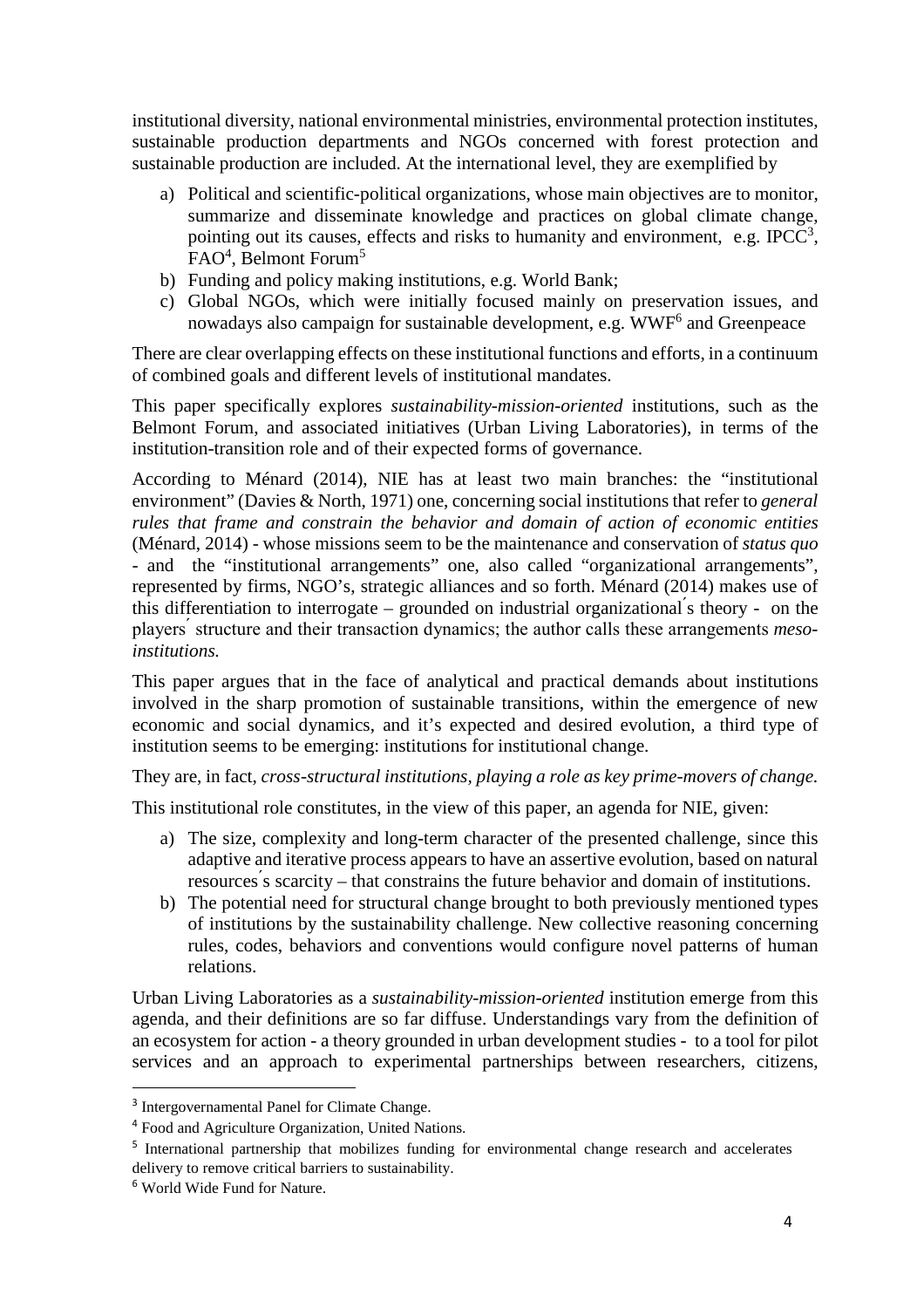companies and local governments (Lerhmann *et al.*, 2015, Voytenko *et al.*, 2015, Keith & Headlam, 2017; Scozzi, Bellantuono, & Pontrandolfo, 2017). Interestingly, according to Lehrman *et al.* (2015), sectors involved in ULLs initiatives tend to have different conceptions of it. Government institutions generally perceive ULLs as a regional innovation platform, while the private sector considers it more of a method for innovation.

Moreover, the functional logic of such initiatives are multiple, so as their institutional settings, the time horizons and research functions (Keith & Headlam, 2017). ULLs can be established by local public administration, trying to find cost effective solutions for problems at city level, it could involve a neighbourhood or it could be part of a global initiative, as well as it can be a partnership between research institutions and a municipal government or a network of city stakeholders and industry. They may even be founded by companies looking to foster new products and services, e.g. gadgets for Smart Cities concept.

A central point in harvesting the notion of ULLs is to find a common ground of realistic environment, which means that living labs will typically organize a combination of field experimentation and innovation methods that allow for the translation of long term visions into more concrete and operational services, and in this way, provide a more suitable environment for behavior change in users (Voytenko *et al.*, 2016; Blühdorn, 2015). The employment of a service that is understood can shed light on how new behaviors and new ideas are supported by existing institutions. In environmental analysis, for example, institutions and adaptive capacity are deeply linked. According to Wise *et al.* (2013) the prevalence of changes and responses that cross spatial scales, sectors and jurisdictional boundaries, can lead to threshold effects. That is why cooperative interdisciplinarity in the form of ULLs is such an important tool to tackle the transition to sustainable systems. ULLs are not only isolated cases of institutions for institutional transition. Their structure and dynamics can be adopted as an institutional model for transition planning and management. A preliminary survey of scientific production between 2008 and 2018 on ULLs, revealed it to be an emergent topic. Using scientometrics methods<sup>7</sup> (Glänzel, 2002), this paper adapted a fuzzy, nonetheless cohesive procedure of social network analysis (Otte & Rousseau, 2002), co-occurrence analysis and cluster analysis, based on the following procedure:

- a) Search for certificated literature topic: query (urban and living and lab) OR topic: (urban and living and laboratory or laboratories) AND topic: (sustainablility);
- b) Source: Web of Science;
- c) Tools: The Vantage Point for scientometrics search; VoS Viewer for co-authorship network design; Pajek, network analysis.
- d) Timespan: 2008-2018. Indexes: SCI-EXPANDED, SSCI, A& HCI, ESCI;
- e) Results: shown below.

**Table 1. Literature scientometrics profile on ULLs - 2008-2018. The Vantage Point.** 

| <b>Number of papers</b>           | 87   |
|-----------------------------------|------|
| <b>Sum of the Times Cited</b>     | 676  |
| <b>Average Citations per Item</b> | 7.77 |
| h-index                           | 14   |

<sup>&</sup>lt;sup>7</sup> This is not a full scientometrics study. It is presented to generally demonstrate the emergence of the ULL theme among scholars.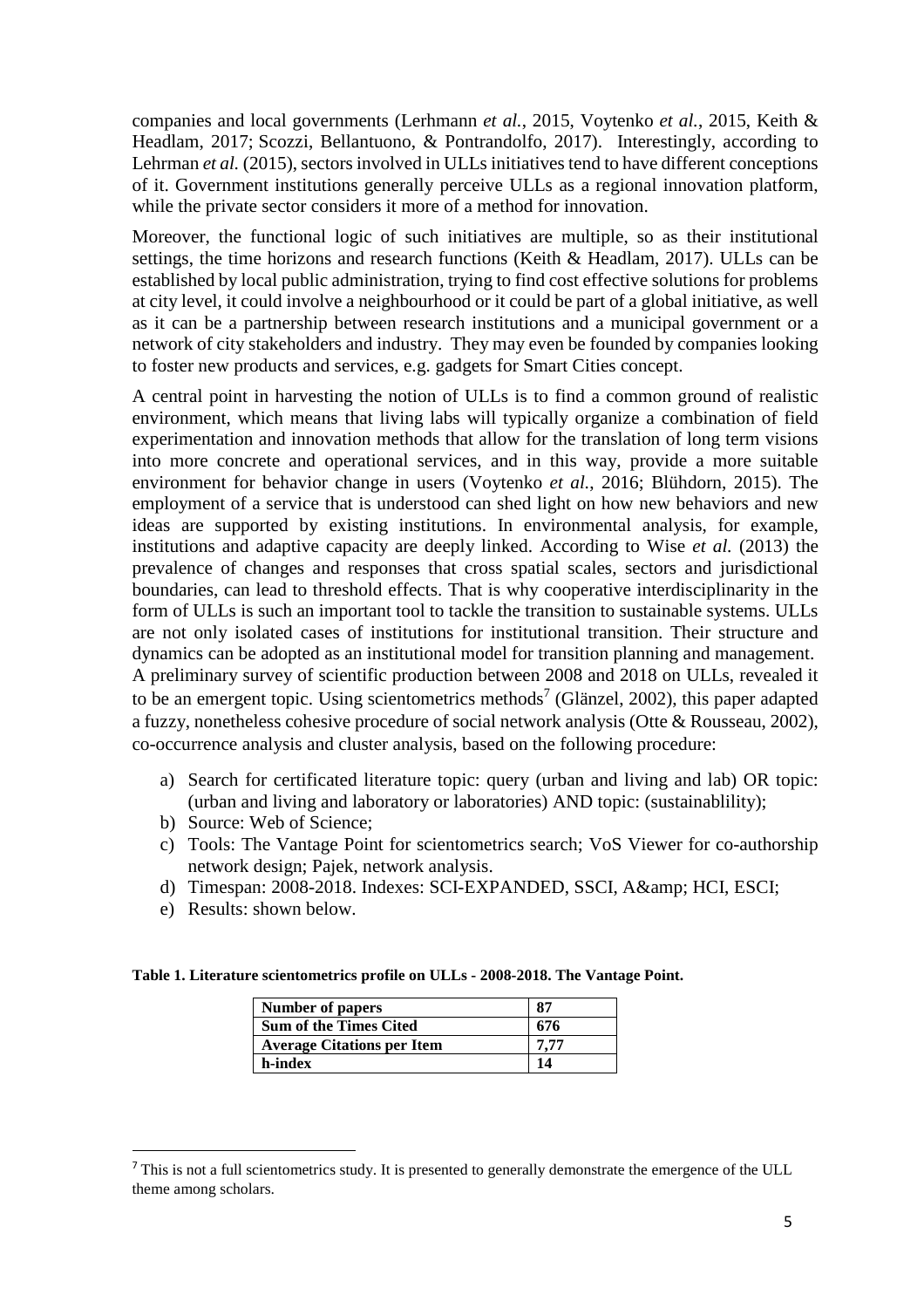**Graph 1. Total Publications by Year; 2008- 2018. The Vantage Point.** 

**Graph 2. Papers citations; 2008-2018. The Vantage Point** 



**Figure 1. Co-authorship map by country (from co-ocurrence matrix) – ULLs – 2008-2018 Source: authors' elaboration; from Pajek for Large Networks Analysis.** 

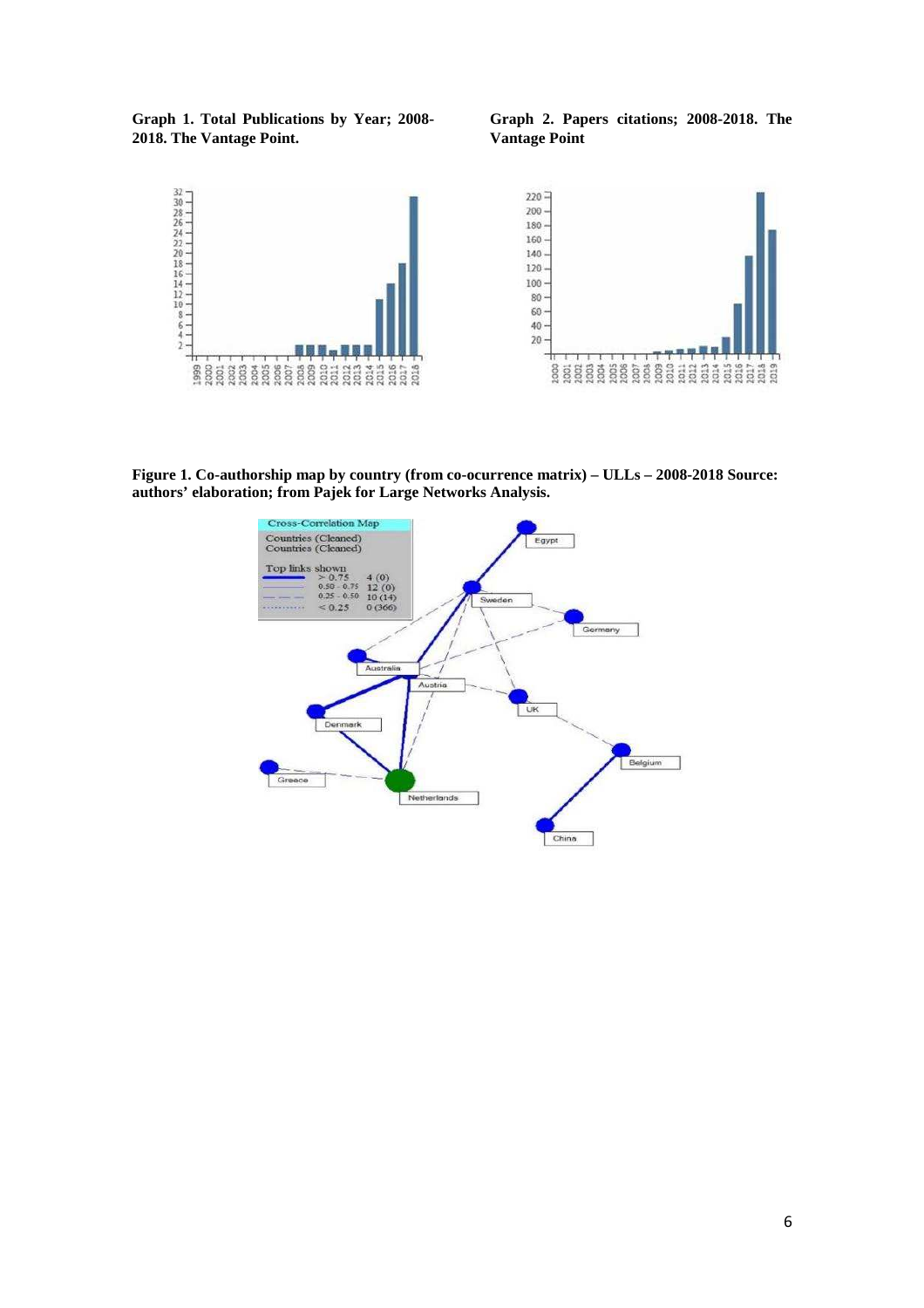

**Figure 2. Bipartite analysis of ULLs –** 2008-2018; **Countries (blue) and Scientific Areas (green);** from Pajek for Networks Analysis.

Two main clusters (from the VoS Viewer tool, linglog modularity) of scientific collaboration have been extracted from the primary data, according to Figure 3.:



**Figure 3. Clusters of science collaboration hubs – Netherlands and USA and partners; from Pajek for Networks Analysis; from Pajek for Networks Analysis; 2008-2018**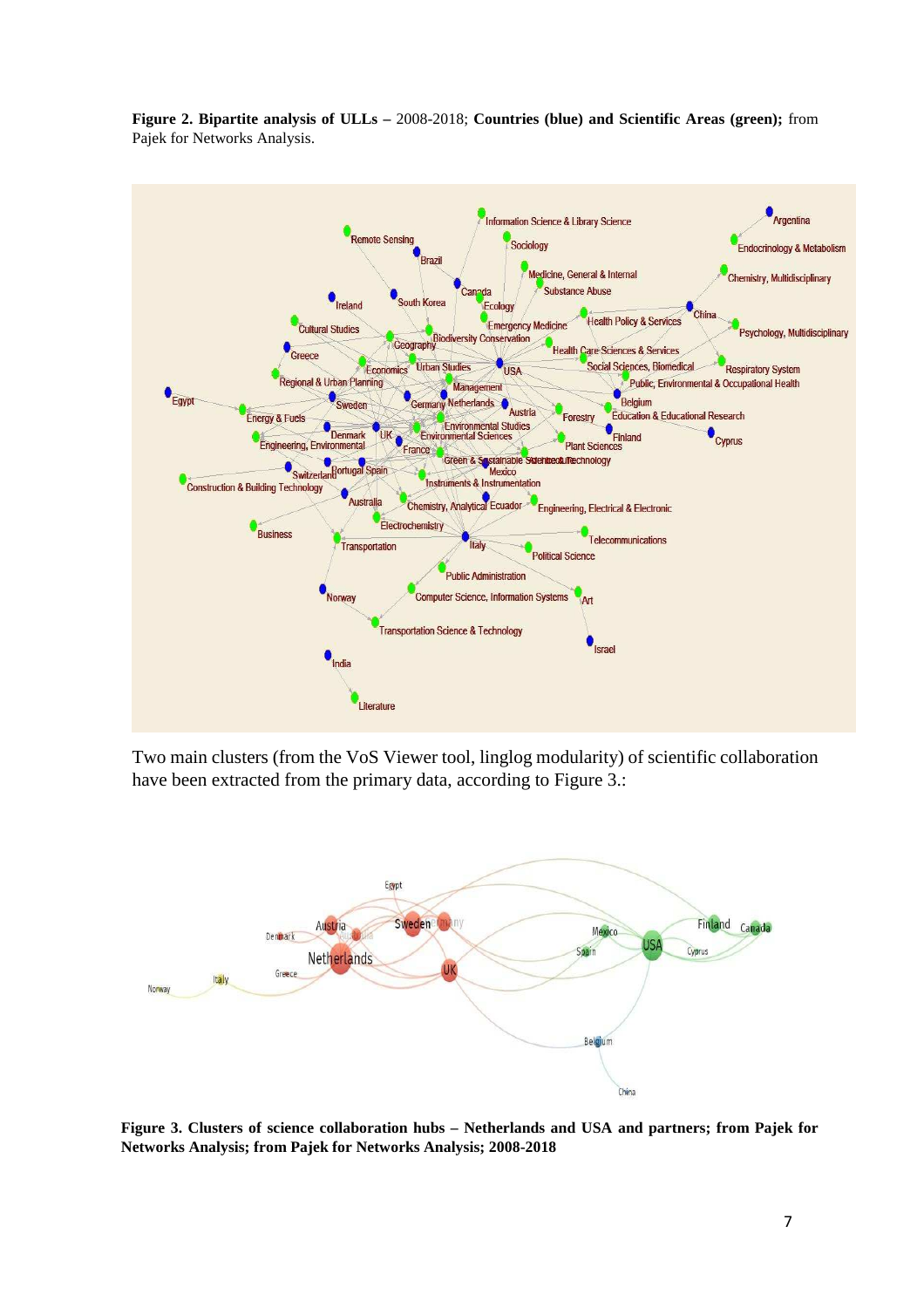This brief ULLs knowledge-based scenario indicates three findings:

- 1. Publications profile: this is an emergent scientific area (over the last 3 years);
- 2. Bipartite analysis: this is a strongly interdisciplinary area, spanning between dozens of knowledge areas such as chemistry, engineering, social sciences and environmental sciences;
- 3. Countries' co-authorship collaboration indicators and science collaboration hubs: this is a *small world network* (Newman *et al.*, 2006), performed by high income countries with dynamic economies.

At this point, two different meanings for the SMOI covered by this paper have to be considered.

The first one is the traditional NIE *ex post* view of institutions and evolutionary theory of economic change (Nelson & Winter, 1982), stressing (*apud* Harper, 2018) that *any innovation is always technological, organizational, and institutional*; similarly, the search for the effects of agency and power in historical institutionalism and the focus on rationalchoice presented in the thoughts if institutionalists are found in the broad issues about institutions and economic growth (Acemoglu, 2004) and the gradual changes of institutions (Mahoney & Thelen, 2010). NIE has been putting efforts to understand all institutional dimensions of innovation, looking into different kinds of institutional rules and policy solutions to solve innovation-associated problems (Harper, 2018).

The second meaning is the policy making dimension of this transition. Public policies - as a response to demands of systemic relations between institutions and society, and as fundamental mechanisms to optimize the efficiency of social, technological and organizational innovations - are essential for any transition in market structures. For the last four decades, the theoretical and practical incursions about sustainable policy making – concerning the development and diffusion of sustainable innovation - have been explored. Transition management policy<sup>8</sup>, assumes the technological regime as a system in which problems and opportunities arise, as internal or external demands originating from sociopolitical situations. These heuristic approach is known as Multi-level Perspective (Geels,  $\&$ Schot, 2008), and relates values, scientific action and establishment of a niche market to the emergence of a new technological paradigm.

These policy approaches present strong theoretical links to the concepts of *technological paradigm* (Dosi, 1984), an explanatory principle of inclusion and exclusion processes in a technological trajectory (Nelson & Winter, 1982) and of *socio technical regimes,* a helpful middle level concept to understand transitions, which account for the stability of existing large-scale systems.

Of course, all of these academic discussions on the role and dynamics of institutions for economic change continue to be part of the analysis of sustainable futures. However, in the face of the challenges caused by a systemic change, due in a relatively short time frame, we are already dealing with an *ex ante approach towards institutional evolution,* one that is to be given by the institutions that are being tailored to foster transitions. Facing the phenomenon of this ongoing institutional change, it is necessary to advance in understanding and designing institutional structures that can best support that evolution. From an evolutionary perspective, a lot of institutional learning and re-designing will be mandatory, demanding complex and gradual processes.

<sup>8</sup> This debate has been originated by the European Union clean policies programme, based on the Strategic Niche Management concept. The broad outlines were published by Kemp, Schot and Hoogma (Kemp *et al.*, 1998).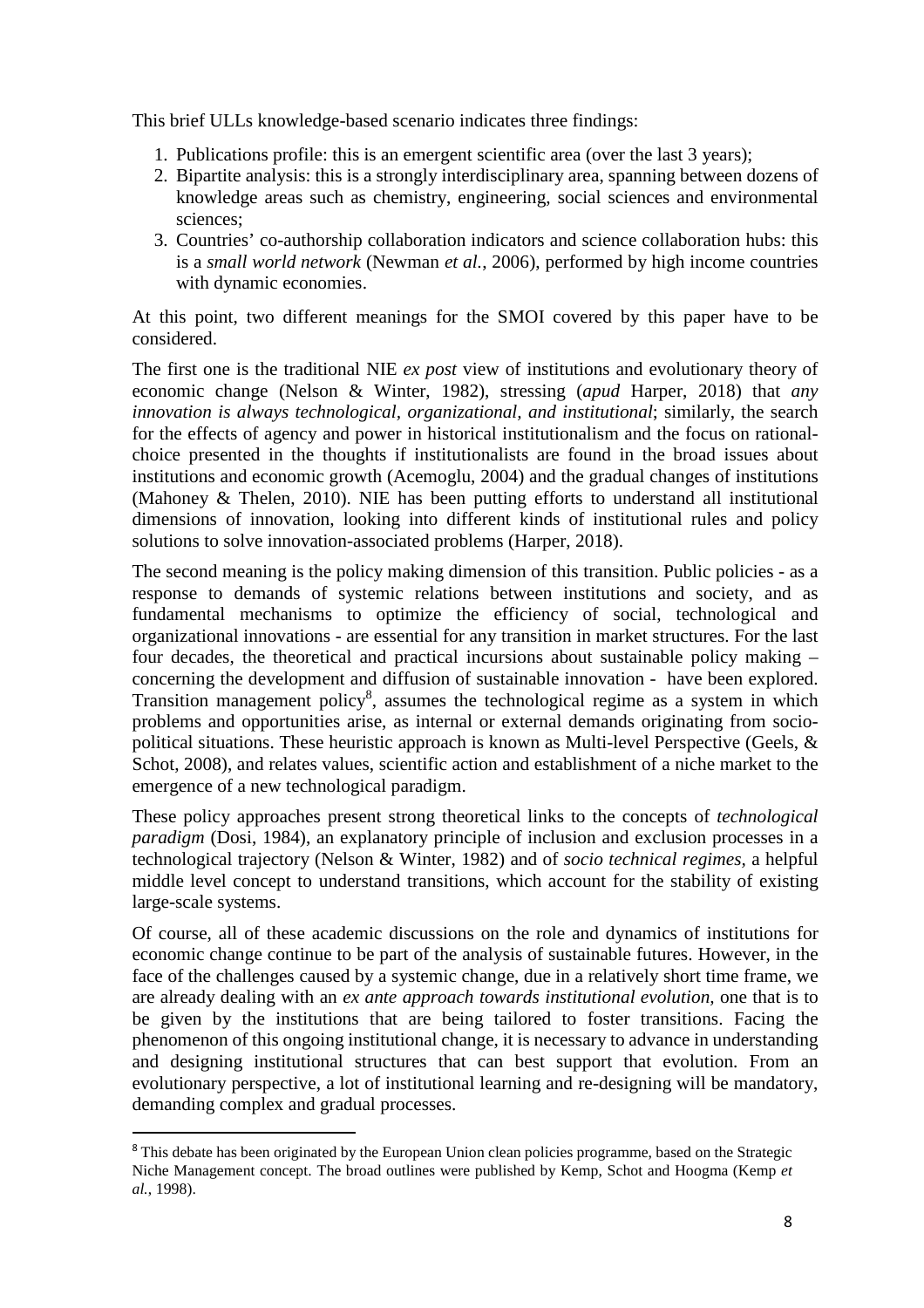The IAD framework was developed to analyze complex governance of resource systems, tackling *action situations* (Ostrom, 2005) and *involving collective choice and social interactions* (Märker *et al.*, 2018). It provides us with a very pertinent context for the analysis of the current institutional structure.

## **Section 2. The expected evolution of a new rationality for sustainable human systems**

The unit of analysis for this framework is the duality institution-transition. It is based on the assumption that humanity will proceed to a more sustainable future.

Nonetheless, defining who gives and rules the patterns of what constitutes "sustainable" remains an open question. Institutional values do not exist in a vacuum, but result from sets of social relations that legitimate and support the interests of groups with a stake in existing constraints and that have the resources to make them dominant (Matthews & Sydneysmith, 2010; North, 1990, Blühdorn, 2015).

Who are the prime-movers and agents of such transition processes? What kind of governance ensemble is expected for a more sustainable world – since global scenarios are collective, beyond a national development perspective, and deeply asymmetric?

Those are not questions to be answered by this paper, but rather necessary to overcome the broad sustainability challenge; the "collective irrational choice" concerning the use of current natural resources by humanity may be a starting point for this discussion.

NIE has been struggling with the bounded or unbounded rationality, although in this paper´s case, the issue seems to be the unbounded irrationality concerning global modes of production and consumption.

Clearly, this is a *common-pool resources* issue (Ostrom *et al.*, 1994), and maybe the most complex civilization will have to tackle for a long time.

The "adaptation governance" (Bisaro & Hinkel, 2016) or, as this paper approaches it, the governance of transition, is a pillar of the discussion about the *reasons institutions emerge and how they enable or constrain adaptation*. This literature branch understands the term "adaptation" as a semantic approach quite present in the technical literature on climate change, e.g. IPCC reports<sup>9</sup>.

The NIE approach has been using the term "transition" as a correlate of the "adaptation process" that permeates the technical literature. IPCC AR5 cites the governance concept 36 times; in 21 of them, the relationship between governance and institutionality are expressed in the following 5 groups of related constructs:

- a) Common enabling factors and constraints for adaptation responses: *institutions, governance* and innovations;
- b) Building adaptative capacity: complex challenges that demand *governance* strutures, new *institutions* and new *institutional arrangements*;
- c) Adaptation and mitigation are constrained by the inertia of global and regional trends in economic development: *institutions*, as well as improving *governance* coordination and cooperation can help overcome constraints;
- d) Policy coordination and actors capabilities for adaptation depend on *institutional*  arrangements

l

<sup>&</sup>lt;sup>9</sup> IPCC AR5 Report - https://archive.ipcc.ch/report/ar5/syr/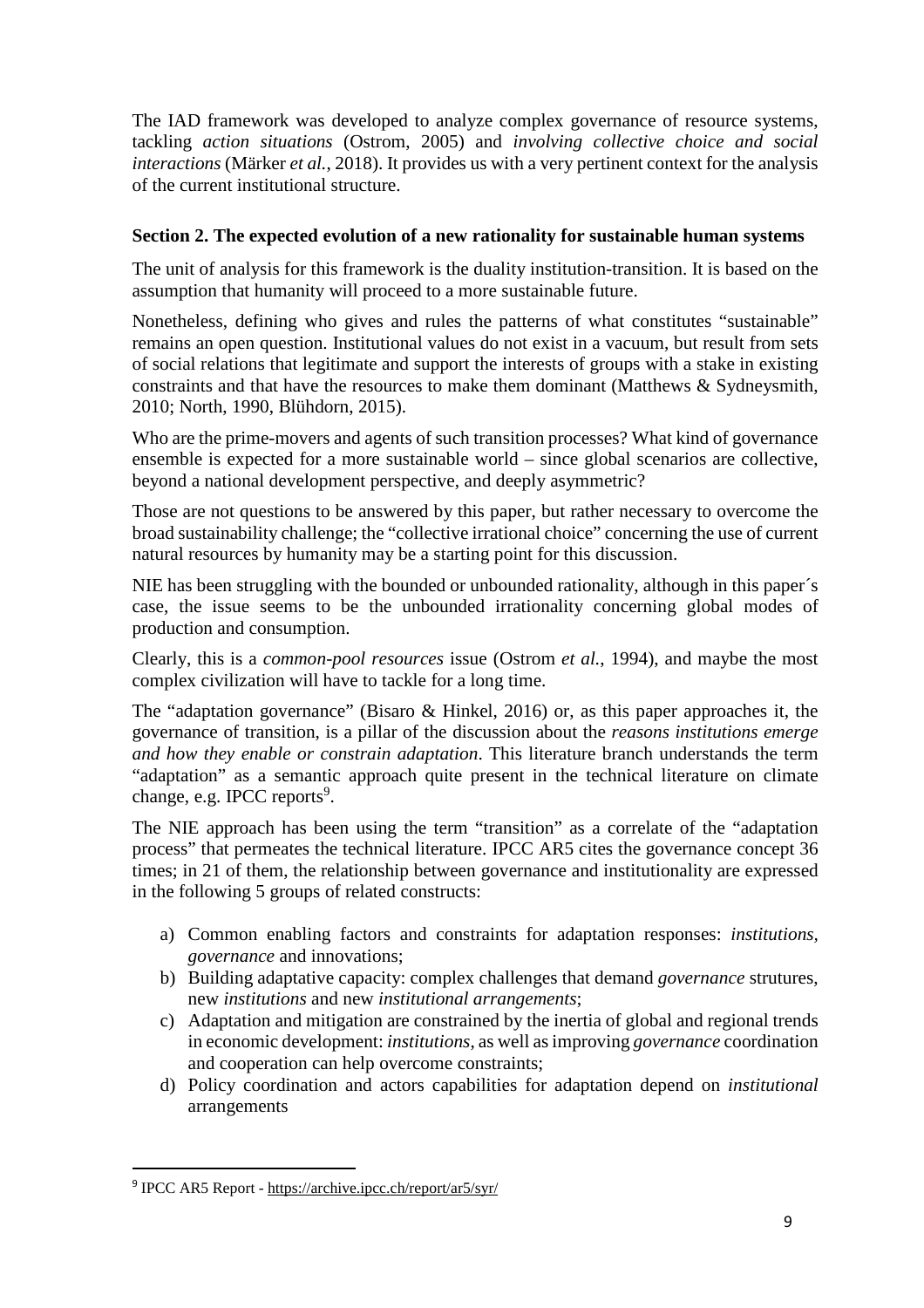e) International *fora* have been focused on addressing climate change with nearly universal participation: a growing number of *institutions* have been organizad at different levels of *governance*, that have resulted in the diversification of international cooperation on climate change.

In order to understand the potential mechanisms of transition and its governance challenge, it is fundamental to explore the ways in which attitudes and norms, as well as individual behaviors express the outcomes of social dilemmas (Borjesson, 2016). Social dilemmas occur when society or group members find themselves in conflict over creating or using shared public goods. Although each individual would be better off fulfilling their own private interest and denying socially cooperative choice, it is a fact that all individuals, as a group, are better off if all of them cooperate (Dawes, 1980; Gifford, 2006). This is a basic question of rational and irrational decision making. Putting it another way, we could ask, as has Blühdorn (2013), why, if the ecological discourse and urgency of culture change and structural transformation was never so widely accepted as today, have efforts of many activist movements and academics, as well as some government agencies, from local to global level, still not achieved *de facto* change in the development trajectory of modern societies? One reason may be centered in contemporary societies "(...) ever expanding needs in terms of mobility, technology or shopping opportunities having become essentially non-negotiable" (Bühdorn, 2011, 2013).

Assuming that well-being and quality of life urges must be found to meet those expanding needs, how can it be that at the same time, society is being overflown by awareness and campaigns on the crucial role of sustainability? One pathway may be understanding that such consumer traditions are not to be seen as obstacles to progress, but as new information. References to paradigm shifts, old and new theories and methods have always coexist (Lara, 2015; Borjesson, 2016). The opportunity is thus to develop further knowledge on societal rationality. People do have a tendency to leave things behind as old, and not necessarily return to them and this enchantment towards novelty is "(...) one driving force in the mismanagement of our resources and not least in the creation of waste" (Borjesson, 2016).

A serious analysis must take into account the reconfiguration of modern societies concerning principles of individual freedom, choice and self-realization. Those principles appear in conflict with the sustainability discourse as they are much "(...) based on accelerated consumption; highly complex, flexible and open to internal contradiction in ways that are incompatible with any notion of ecological virtues or an ethics of ecological duty or responsibility" (Blühdorn, 2013). In essence, this is the social dilemma, the conflict shown by Hardin's "tragedy of the commons", in which he stated that each person in society was locked into a system that compels him to increase his win without limit, in a world that is limited (Dawes, 1980). However, to acknowledge and manage this constant influence of nonrationality will be necessary in order to develop transition methodologies.

According to the founders of the concept of "wicked problem", i.e. one with a very complex solution, Rittel and Webber (1973), the most burdensome problem is actually defining what a specific problem is (to distinguish an observed condition from a desired condition) and locating where, within a complex network, the problem really lies. Hence, the challenge is how to address rationality within the sustainability debate. Unlike rational choice theory, which assumes that the individual has unlimited analytical capability and perfect information in hands, Elinor Ostrom states that human beings have a bounded rationality, that is, a limited and adaptive one (Lara, 2015). In line with that statement, policy approaches directly determined by citizens and also looking to respond to their demands, may well imply in even less sustainability (Blühdorn, 2013). The social dilemma research acknowledges that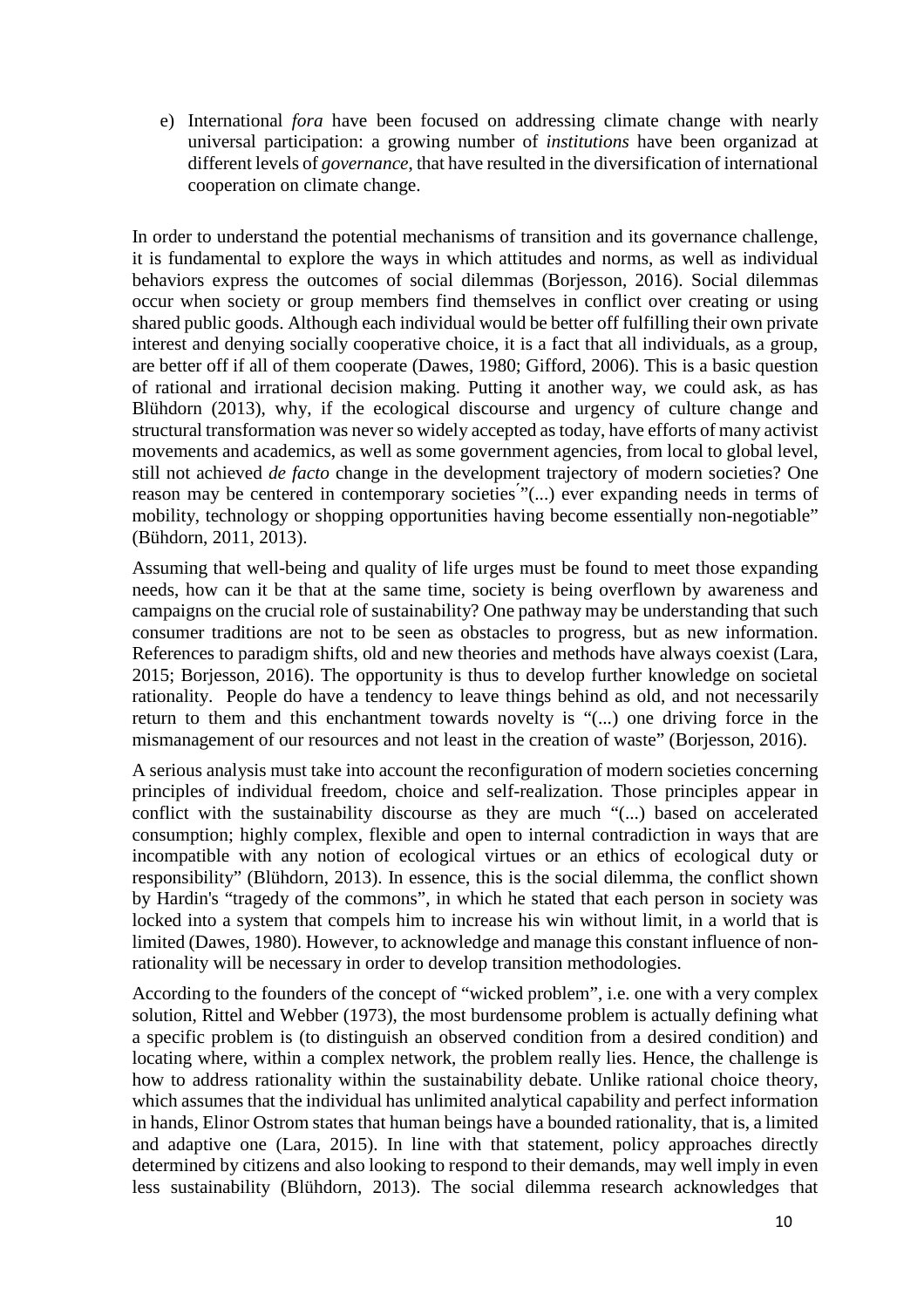decision-makers do not all make the same choices because choices arise from the individual's experience of interacting with the world and patterns of influence filtering, as well as shared culture and preferences, or shared mental models (Lara, 2015; Gifford, 2006; Garcia-Parpet, 2013). Hence, the presence of incomplete information combined with limited and selective analytical ability to identify problems, all its possible solutions and consequences, individuals sometimes will probably come up with irrational decisions (Lara, 2015).

Irrational problems are not "wicked", but they ask for novel approaches that acknowledge irrationality, according to Blühdorn (2013), by addressing the mechanisms that enable unsustainability to be sustained and their social and ecological implications managed.

Again, facing such alliteration fences – among "complex systems governance", or "wicked systems" of the collective irrationality that permeates the recent modes of production and consumption, and "adaptive" or "evolutionary" terms used to understand the transition challenge towards sustainability, the scope and success of action for institutional change seems to be strongly linked to the learning concept (Hodgson, 2017)<sup>10</sup>, especially *collective learning* processes.

### **Section 3. Understanding Institutional Development Analysis for sustainable human future systems**

This section offers an institutional framework for the management of *sustainability-missionoriented institutions* (SMOI), based on the following assumptions:

- a) SMOI are essentially innovation-driven institutions, which performances are measured by social, technological, organizational and institutional innovation (Geels, & Schot, 2008; Kemp *et al.*, 1998)*;* policy-making dynamics is a main issue for the diffusion of sustainable ensembles;
- b) SMOI are supposed to be structured as adaptive learning institutions, demanding iterative and interactive behaviors, such as networking, learning-by-doing and learning-by-interacting within cooperative and interorganizational contexts (Cohen & Levinthal, 1989, 1990; Sabel, 1993), as well as presenting strong absorptive capacity to understand and act on new sustainable demands (Mowery and Rosenberg, 1989; Arora and Gambardella, 1990 and 1994).
- c) SMOI are responses to demands currently unanswered by the huge plethora of institutional constructs: rules, incentives, laws, behaviors, expectations (Hodgson, 2017).

Integrated with these assumptions, the present work is based on the analytical structure of socio-ecological systems, as pointed out by Ostrom (2011), in order to operationalize the rule prioritization using the IAD conceptual framework. In IAD, each rule is classified according to the impact it has on the analyzed "action situation" and patterns resulting from interactions can be defined and evaluated.

<sup>10</sup> **"***It is necessary to dismantle the rationality assumption underlying economic theory in order to approach constructively the nature of human learning. History demonstrates that ideas, ideologies, myths, dogmas, and prejudices matter(…).*(Hodgson, 2017, *"Institutional Economics", in "*Rethinking Economics - An Introduction to Pluralist Economics, *ed. Liliann Fischer, Joe Hasell, J. Christopher Proctor, David Uwakwe, Zach Ward Perkins, Catriona Watson Eds. Francis & Taylor,* 2017).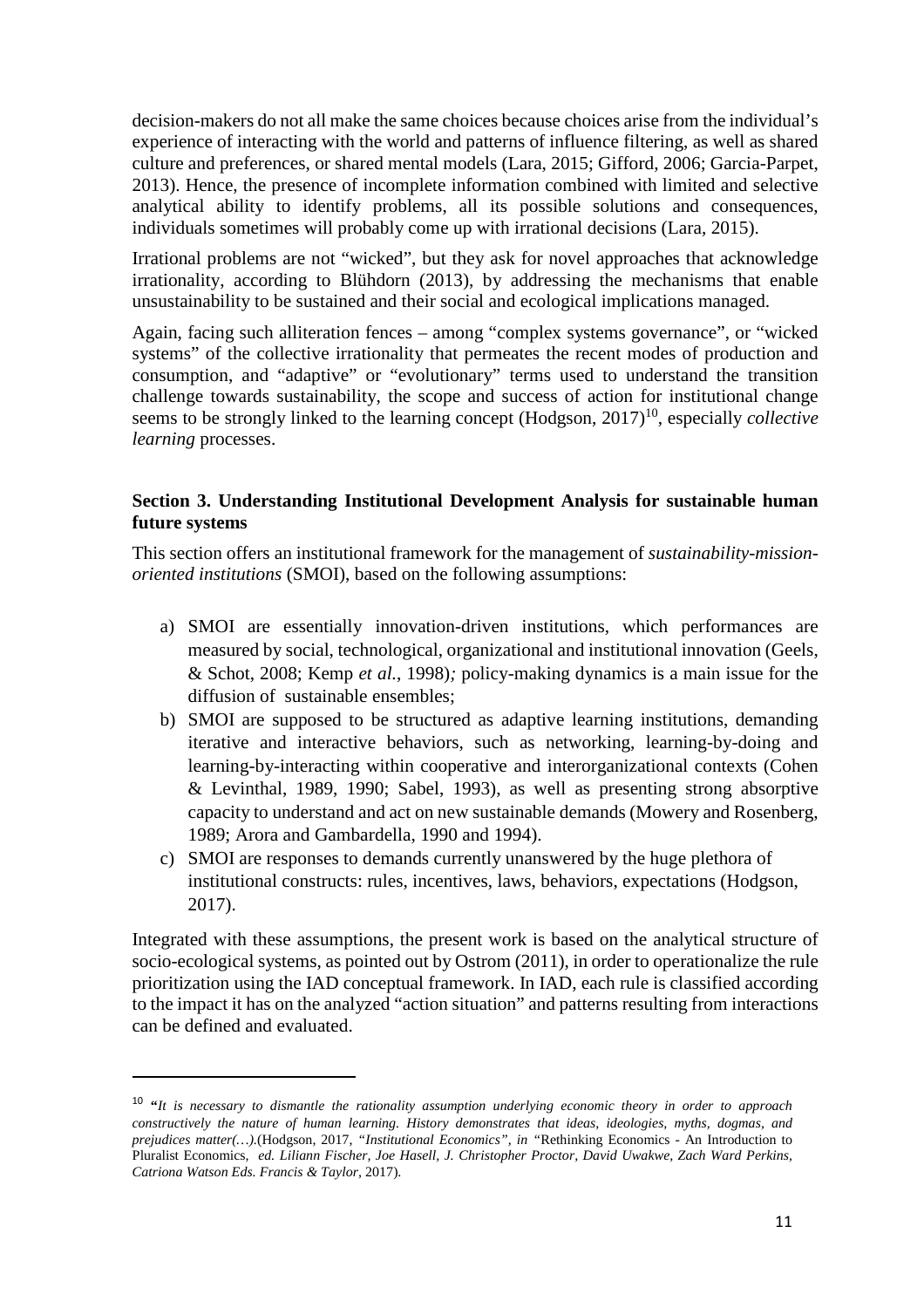The option for IAD approach is given by its intrinsic rationale and relevance to the SMOI challenge:

- It provides a systematic approach to analyzing the institutions that govern actions and outcomes in collective arrangements (Ostrom, 2007), just as represented by the nature of SMOI – the planned goal of achieving rational transition and collective decision making demands;
- SMOI goals are highly dependent on interactive and iterative processes, and, just as IAD perspective, institutions are defined as a set of prescriptions that people use to organize all forms of structured and repetitive interactions, such as rules and norms (Ostrom, 2005);
- $\bullet$  The operational spectrum of the IAD approach in which analysis of problems can take place at multiple levels – translates well into SMOIs perspective of collective decision making, focused on operational rules or, on the constitutional level, where rules, incentives or any other collective constraints represent collective choice, based on individuals daily life options,
- The analytical focus of IAD is the *action arena*, composed of actors who perform *action situations*, involving choices of social or individual order, from which patterns of interaction derive; and a new pattern of interaction, concerning the sustainable future, is expected.

The *action situation,* as a conceptual unit, and as social space in which people interact and make trade, can be used to describe, analyze and explain behaviors within an institutional arrangement. Actors within the *action situation* may consider assumptions regarding variables that are directly related to the issue of sustainability governance: *i) the resources*  actors bring to the action situation; *ii)* the channels actors use to obtain and maintain information about the problem they are involved with; *iii)* the state of the art and the state of the world and actions actors bring to the *situation* and *iv)* the path of the action actors choose.

Considering that the institution-transition construct presents a revolutionary and evolutionary characters, a multi-criteria approach is designed, linking  $IAD$ 's three dimensions – physical/material conditions, attributes of community and rules-in-use to 5 institutional governance factors.

The governance institutional factors are: strategy, object, form, method and logic (Treisman & Edelenbos, 2011). "Strategy" is the action-oriented system through which sustainability goals will be achieved; "object" refers to the formal structure and dynamics of the duality institution-transition, subjected to human behavior; "form" is the structured evolution expected for SMOI; "method" refers to tools by which the SMOI should promote change regarding the desired future; and "logic" is the transition phenomenon as an actor-managed and policy-oriented process.

This seems to be a very comprehensive matrix of factors to be taken into account, especially by displaying SMOI ́s *core competences* (Penrose, 1971), based on the scope of actions for institutional change.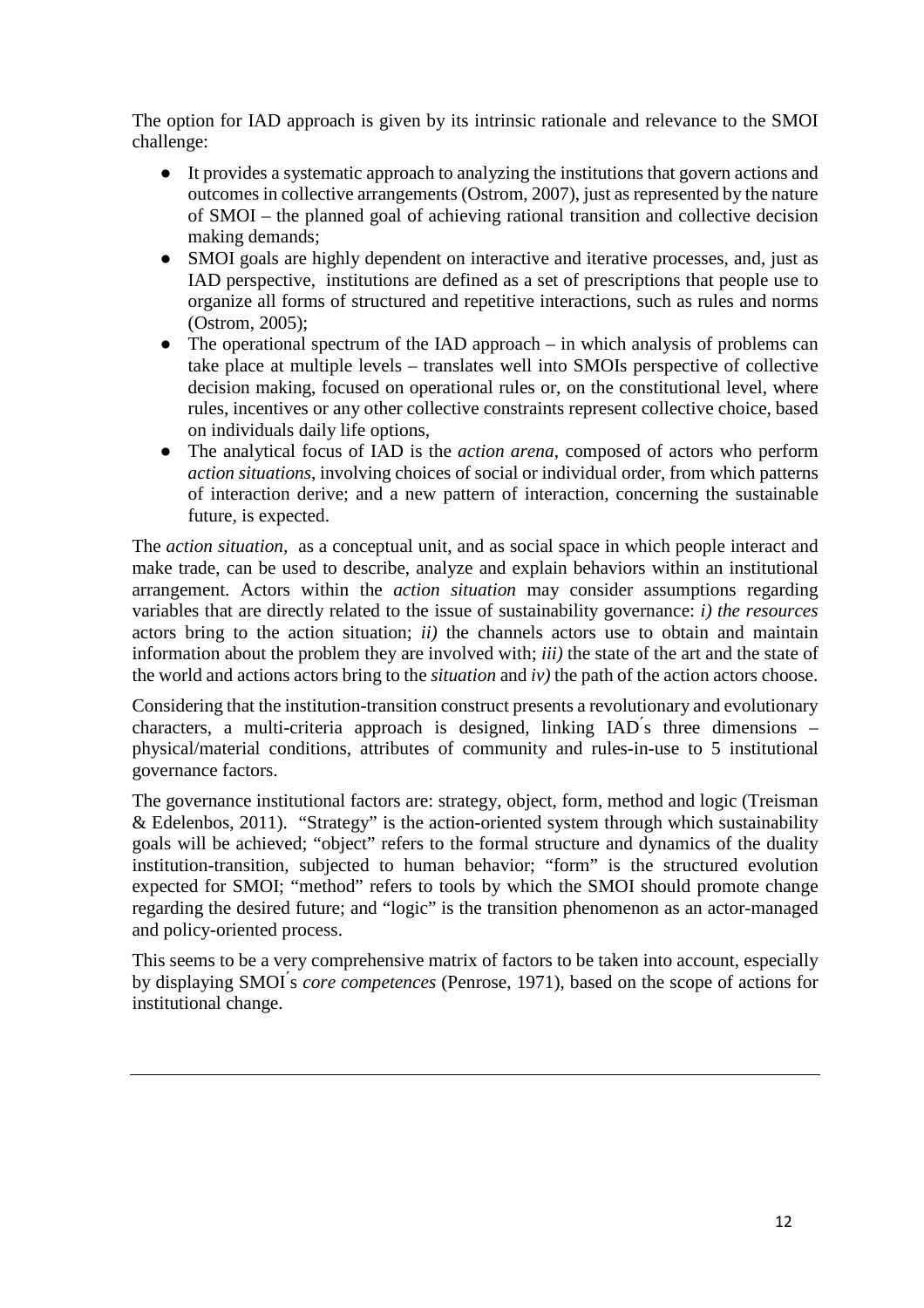| <b>SMOI</b><br>Governance<br>factors/IAD<br><b>Dimensions</b>        | <b>Attributes of Community</b>                                                                                                                                                                                                                                                                                                                                                                                                                                                                                                                                                                                                                                                                                                                                                                                                                                                                                                                   | <b>Rules in Use</b>                                                                                                                                                                                                                                                                                                                                                                                                                                                                                                                                                                                                                                                                                                                                                                                        | <b>Physical and Material Conditions</b>                                                                                                                                                                                                                                                                                                                                                                                                                                                                                                                |
|----------------------------------------------------------------------|--------------------------------------------------------------------------------------------------------------------------------------------------------------------------------------------------------------------------------------------------------------------------------------------------------------------------------------------------------------------------------------------------------------------------------------------------------------------------------------------------------------------------------------------------------------------------------------------------------------------------------------------------------------------------------------------------------------------------------------------------------------------------------------------------------------------------------------------------------------------------------------------------------------------------------------------------|------------------------------------------------------------------------------------------------------------------------------------------------------------------------------------------------------------------------------------------------------------------------------------------------------------------------------------------------------------------------------------------------------------------------------------------------------------------------------------------------------------------------------------------------------------------------------------------------------------------------------------------------------------------------------------------------------------------------------------------------------------------------------------------------------------|--------------------------------------------------------------------------------------------------------------------------------------------------------------------------------------------------------------------------------------------------------------------------------------------------------------------------------------------------------------------------------------------------------------------------------------------------------------------------------------------------------------------------------------------------------|
| Strategy: action-<br>orientation<br>to<br>achieve<br>sustainability. | Promoting collective values, since a community s main<br>attribute in achieving transition is the awareness of a<br>given issue (Geels & Schot, 2008).<br>Motivating local and regional skills and capabilities<br>for sustainable practices and markets (Wieczorek et<br>al., 2015), which means scaling up agroecological or<br>other sustainable approaches for the production and<br>distribution chains.<br>Fostering micro-adaptive capacity and resilient<br>capabilities exhibited by small farmers and native<br>people, since they are of strategic importance in coping<br>with climate change.                                                                                                                                                                                                                                                                                                                                       | Applying permanent efforts to understand<br>the cognitive rules transition process<br>(Greif & Mokyr, 2016), because the<br>orientation of the action, regarding the new<br>rules for sustainable ensembles, depend on a<br>framework of informal rules that are<br>internalized in the community (Greif $\&$<br>Mokyr, 2016; Ostrom, 2005).<br>Performing permanent and strong actions<br>for sustainable policy analysis, policy<br>decision-making and policy frameworks<br>proposals (Geels, 2011; Hill, 1993;<br>Lindblom, 1978; Polski & Ostrom, 1998).<br>Adopting and addressing public choice<br>approach for public policy demands on<br>circular economy (Geissdoerfer, 2017;<br>Meira, 2014; Dagnino, 2012), concerning<br>social diversity and modes of production and<br>consumption chains. | Search and follow policy making and its<br>implementation<br>from<br>collective<br>and<br>constrains<br>mechanisms<br>for<br>sustainable innovation diffusion. (Kemp<br>et al., 1998; Kemp, 2010; Ostrom et al.,<br>1994).<br>Incentive innovative sustainable systems<br>(Scotchmer, 2004) through property rights<br>and patent policies, regulation, social norms<br>in production chains and consumption<br>systems, reduction of transation costs for<br>sustainable systems chains, tax incentives<br>for sustainable innovation.                |
|                                                                      | Fostering meso-adaptative capacity and resilient<br>capabilities by scaling up industrial agribusiness and<br>any other industrial activities.<br>Fostering network and producers' cooperatives<br>formation and network effects (Katz & Shapiro, 1993),<br>for the low diversity of smallholder production may have<br>little value in isolation, but generate higher value when<br>combined with others, in structured business.<br>Promoting iterative experiments of sustainable<br>production and consumption $-$ at the level of city or<br>district scales,<br>to foster new arrangements, by<br>facilitating the engagement of stakeholders, generating<br>trust and legitimacy in the implemented actions (Madsen<br>& Hansen, 2019; Coutard & Rutherford, 2010;<br>McCormick et al., 2013); the evolution of these<br>arrangements is essential to understand the possibilities<br>of: $a$ ) the collective learning processes to make |                                                                                                                                                                                                                                                                                                                                                                                                                                                                                                                                                                                                                                                                                                                                                                                                            | Conceptual use and adaptation of the<br>national innovation systems, its elements<br>and relationships that interact in the<br>production, diffusion and use of new useful<br>knowledge (Lundvall, 1992; Nelson &<br>Rosenberg, 1993), for sustainable future.<br>Policy making to foster and keep<br>prevalence of complex and diversified<br>modes of production, as traditional<br>knowledge based cropping systems and<br>alternative uses of biodiversity.<br>environmental<br>making<br>for<br>Policy<br>sustainability - as natural biomass and |

 $\overline{\phantom{a}}$ 

# **Table 1. Matrix of SMOI sustainability governance factors and IAD dimensions**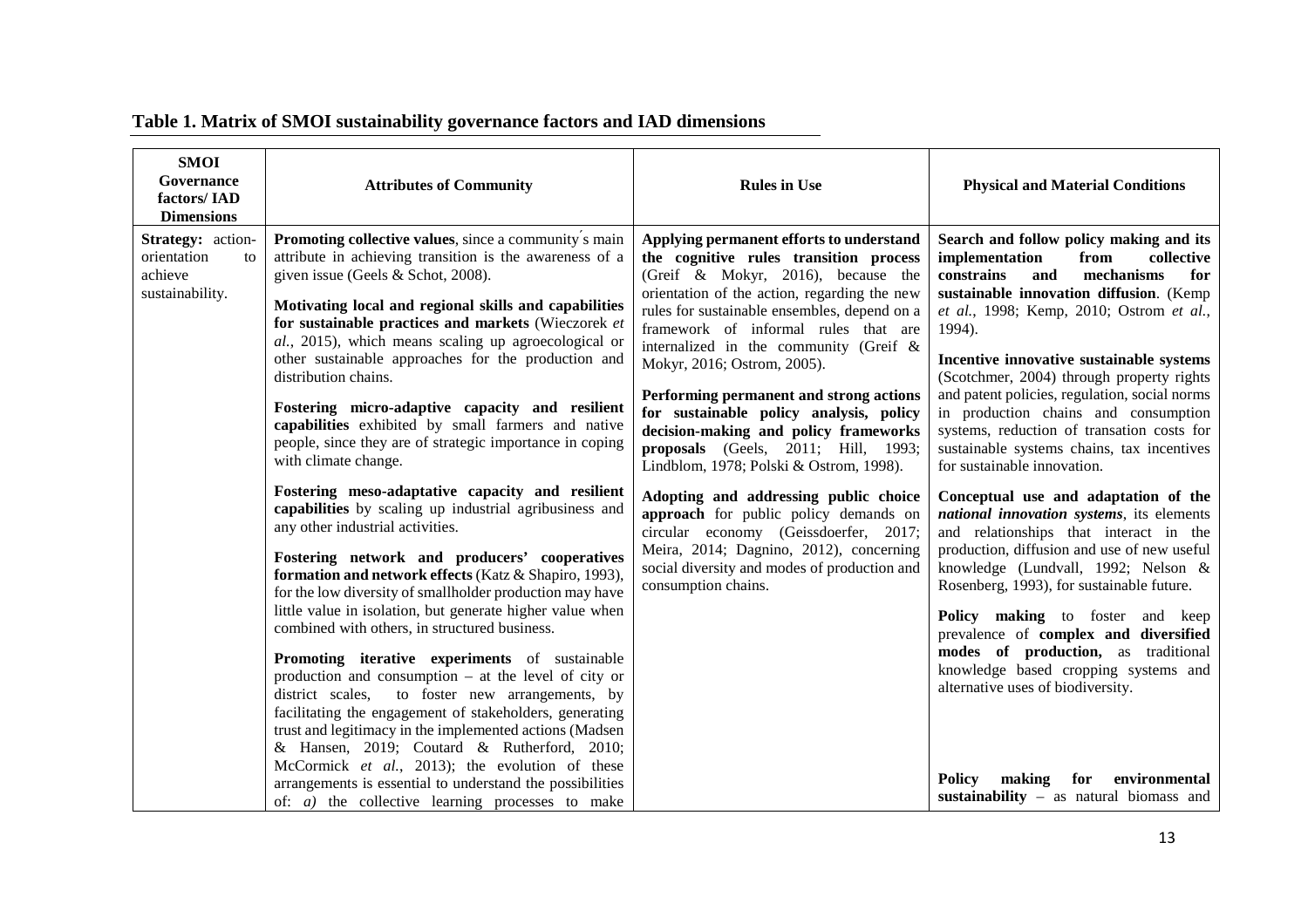|                                                                                          | sustainable markets viable; $b$ ) transaction cost reduction<br>and best governance for resilient sustainable market<br>structures (Williamson, 1993).<br>Creating integration capabilities, because the mission<br>to monitor the change depends on the ability to integrate<br>new actors, groups and demands, in addition to new<br>institutions arising during the process (Giddens, 1984;<br>Nelson, 2008).<br>Paying attention to science's forms of communicating<br>and its links with what may or may not be perceived as<br>truth (Wynne, 1989).                                                               |                                                                                                                                                                                                                                                                                                                                                                                                                                                                                                                                                                                                                                                        | and<br>their<br>biodiversity<br>preservation<br>sustainable use, combined with social and<br>economic development.<br>Include traditional and local knowledge<br>in global standards of sustainability and<br>sustainable best practices (Perez-Aleman,<br>2012).                                   |
|------------------------------------------------------------------------------------------|--------------------------------------------------------------------------------------------------------------------------------------------------------------------------------------------------------------------------------------------------------------------------------------------------------------------------------------------------------------------------------------------------------------------------------------------------------------------------------------------------------------------------------------------------------------------------------------------------------------------------|--------------------------------------------------------------------------------------------------------------------------------------------------------------------------------------------------------------------------------------------------------------------------------------------------------------------------------------------------------------------------------------------------------------------------------------------------------------------------------------------------------------------------------------------------------------------------------------------------------------------------------------------------------|-----------------------------------------------------------------------------------------------------------------------------------------------------------------------------------------------------------------------------------------------------------------------------------------------------|
| Object: of<br>the<br>transition goals.                                                   | Adopting transition oriented long term perspective<br>(Ostrom, 2011).<br>Monitoring the transition for sustainability concept<br>evolution, concerning its policy and political dimensions<br>(Kemp & Rotmans, 2005; Kemp et al., 2007; Geels,<br>2011).<br>Promoting education, skills and communication for<br>transition: from linear economy of the "take-make-use-<br>dispose" model of production, distribution and<br>consumption (Andrews, 2015), as a planned<br>obsolescence market rational (Coase, 1972; Waldman,<br>1993) to a regenerative approach of resources use (Ellen<br>McArthur Foundation, 2016). | Strong performance on sustainable<br>prescriptions (North, 1990; Ostrom, 2005),<br>in order to keep rules for the desired<br>transition clear.<br>Defining and implementing planned<br>rational transition goals (Nill & Kemp,<br>2009).<br>Promoting the rule of law from a<br>sustainable future perspective, at national<br>and international levels, according to the<br>United Nations Development Goals, upward<br>and downward accountability in institutions,<br>enhanced participation, freedoms and<br>capabilities, in order to bring up the baseline<br>for developing countries and poorer global<br>populations (Gupta & Vegelin, 2016). | Keep strong and permanent attention at<br>sustainable governance indicators, data<br>and reports as national and international<br>climate change investigation initiatives and<br>their impacts in countries, sustainability<br>efforts or counterfactual efforts (Schmidt-<br>Traub et al., 2017). |
| Form:<br>the<br>and<br>structure<br>of<br>evolution<br>mission oriented<br>institutions. | Promoting the creation of transition oriented<br>institutions networks, as meso-level initiatives - from<br>global to country's dimension - expanding<br>actor<br>networks and mechanisms for making lessons mobile<br>and accessible to other places and making knowledge                                                                                                                                                                                                                                                                                                                                               | <b>Adopting</b><br>an exemplar model<br>to<br>understand and follow the diffusion<br>processes of clean or ecoinnovation.<br>Diffusion of clean technology, as the<br>diffusion of any innovation, is governed by<br>endogenous mechanisms, like epidemic<br>learning and learning economies; and by                                                                                                                                                                                                                                                                                                                                                   | Foster<br>technological,<br>social,<br>and<br>organizational<br>environmental<br>sustainable innovation solutions under<br>ecological<br>economics<br>perspective<br>2012) and eco-innovation<br>(Romeiro,<br>perspective (Kemp, 2010; Rennings, 2000).                                             |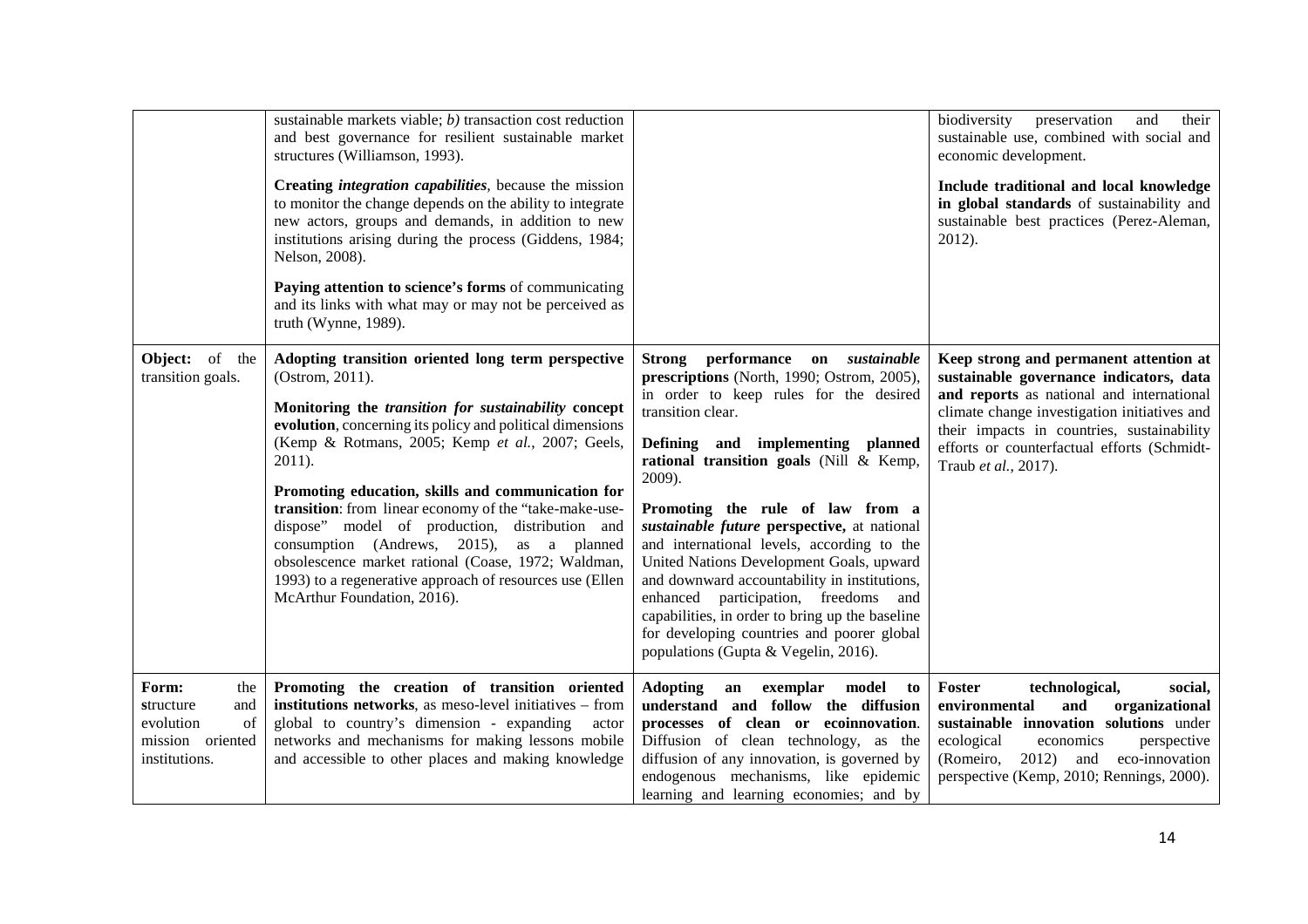|                                                                              | spillovers (Wieczorek et al., 2015; Dawes, 1980;<br>Gifford, 2006).<br>Performing strong and permanent efforts in<br>modelling complex systems: mapping the nexus<br>among resources uses in order to propose the reduction<br>of its dysfunctionalities (Bazilian et al., 2011).<br>Searching and following global processes of targeted<br>capacity building to enable effective participation of a<br>broad diversity of stakeholders (Gupta & Vegelin, 2016). | exogenous mechanisms (Kemp & Volpi,<br>2008).<br>Searching and following transnational<br>coalitions and coordinated efforts toward<br>sustainability - in the form of international<br>agreements, such as pool resources and<br>coordinated state policies, that provide<br>cooperative gains for global sustainability<br>patterns (Böhmelt e Butkutė, 2018; Roggero<br>et al., 2019); this procedure can guide the<br>evolution of new SMOI forms.                                                                                                                                                                                                                                                                                                                                                                                                                                                                                                                            | Understand and perform the integration<br>of new actors as a "polycentric political<br>system" (Ostrom, 2005; Ostrom et al.,<br>1961; Hagedorn, 2002), once the<br>sustainability collective problem should be<br>able to address that problem in whatever<br>way they best see fit (McGinnis, 2005).                                                                                                                            |
|------------------------------------------------------------------------------|-------------------------------------------------------------------------------------------------------------------------------------------------------------------------------------------------------------------------------------------------------------------------------------------------------------------------------------------------------------------------------------------------------------------------------------------------------------------|-----------------------------------------------------------------------------------------------------------------------------------------------------------------------------------------------------------------------------------------------------------------------------------------------------------------------------------------------------------------------------------------------------------------------------------------------------------------------------------------------------------------------------------------------------------------------------------------------------------------------------------------------------------------------------------------------------------------------------------------------------------------------------------------------------------------------------------------------------------------------------------------------------------------------------------------------------------------------------------|----------------------------------------------------------------------------------------------------------------------------------------------------------------------------------------------------------------------------------------------------------------------------------------------------------------------------------------------------------------------------------------------------------------------------------|
| <b>Methods:</b><br>the<br>prime-movers for<br>the promotion of<br>transition | Performing education for sustainability initiatives<br>(Vare $\&$ Scott, 2007) at the local, regional, national and<br>international levels.                                                                                                                                                                                                                                                                                                                      | Searching and following public regulation<br>and<br>self-regulation<br>arrangement<br>provisions, by business actors, and public-<br>private or private-private partnerships,<br>through several certifications, codes of<br>conduct and standards (Fuchs, 2007; Benites-<br>Lazaro et al., 2018).<br>Creating markets to upscale new green<br>technologies (Sengers, 2019).<br>Implementing tax exemptions in order to<br>create economic incentives to move towards<br>more sustainable production ventures,<br>(Madsen & Hansen, 2019).<br><b>Deregulating</b><br>highly<br>negative<br>environmental impact industries, exposing<br>this sector to new pressures, leading to the<br>emergence of more sustainable alternative<br>technologies,<br>sustainable<br>more<br>organizational and resources innovative<br>modes of production and natural resource<br>uses (Berkhout et al., 2009).<br>Keeping attention on "operational rules",<br>the regulatory dimension of the | Decision-making methods based on<br>environmental monitoring techniques, as<br>satellite and earth monitoring systems for<br>climate change and scientific production<br>analysis.<br>Use the existing tools and methods and<br>create new ones of technological, social<br>and organizational foresight, in order to<br>understand the evolution of the transition<br>complex systems through sustainability<br>(Martin, 1995). |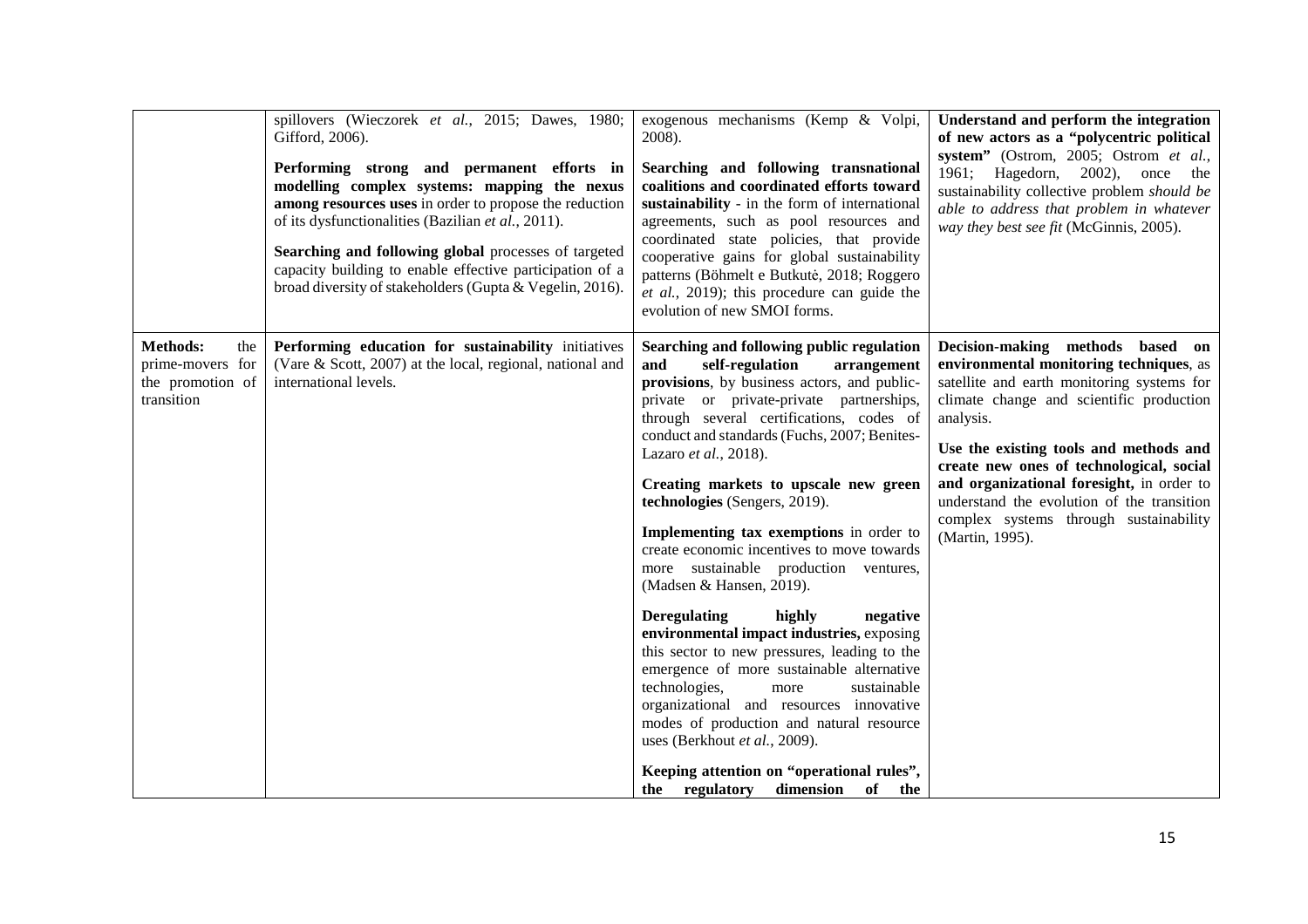|                                                                          |                                                                                                                                                                                                                                                                                                                                                                                                                                                                                                                                                                                                              | management methods, the main promoters<br>of the transition, since agents need to take<br>into consideration that if changes in social<br>values occur, they are usually operating on a<br>system of participatory governance with<br>associated<br>collective<br>decisions<br>and<br>empowerment of stakeholders (Kemp et al.,<br>1998). Because of the role of collective<br>choices, center to the co-creation and<br>development of innovations, they<br>are<br>fundamental to make about changes.<br>Searching, testing and<br>validatting<br>instruments related to the comprehension<br>of transition process, since goals to end<br>poverty and build shared prosperity translate<br>into sustainability (World Bank Agenda,<br>2030; Gupta & Vegelin, 2016). |                                                                                                                                                                                                                                                                                                                                               |
|--------------------------------------------------------------------------|--------------------------------------------------------------------------------------------------------------------------------------------------------------------------------------------------------------------------------------------------------------------------------------------------------------------------------------------------------------------------------------------------------------------------------------------------------------------------------------------------------------------------------------------------------------------------------------------------------------|-----------------------------------------------------------------------------------------------------------------------------------------------------------------------------------------------------------------------------------------------------------------------------------------------------------------------------------------------------------------------------------------------------------------------------------------------------------------------------------------------------------------------------------------------------------------------------------------------------------------------------------------------------------------------------------------------------------------------------------------------------------------------|-----------------------------------------------------------------------------------------------------------------------------------------------------------------------------------------------------------------------------------------------------------------------------------------------------------------------------------------------|
| Logic:<br>actor<br>for<br>management<br>sustainable policy<br>processes. | Searching and understanding sustainability's<br>multiple narratives, epistemes, and paradigms from<br>the political perspective: governance, rational choice,<br>agency and institutionalist approaches (Bevir & Rhodes,<br>2001; Thaler, 2000; Etzoni, 1996; Ostrom, 2000).<br>Adopting an exemplar model to understand and<br>follow diffusion processes of clean or ecoinnovation.<br>Diffusion of clean technology, as the diffusion of any<br>innovation, is governed by endogenous mechanisms, like<br>epidemic learning and learning economies; and by<br>exogenous mechanisms. (Kemp & Volpi, 2008). | Searching and understanding collective<br>governance processes (Ostrom, 1990).                                                                                                                                                                                                                                                                                                                                                                                                                                                                                                                                                                                                                                                                                        | Foster regulatory, legal and tax<br>advantages for sustainable production,<br>and environmental services (Gómez-<br>Baggethun et al., 2010).<br>Include "social technology" and "solidary<br>economy" concepts (Dagnino, 2012; Meira,<br>2014, Rodrigues & Barbieri, 2008), as<br>channels to strengthen small users-oriented<br>innovations. |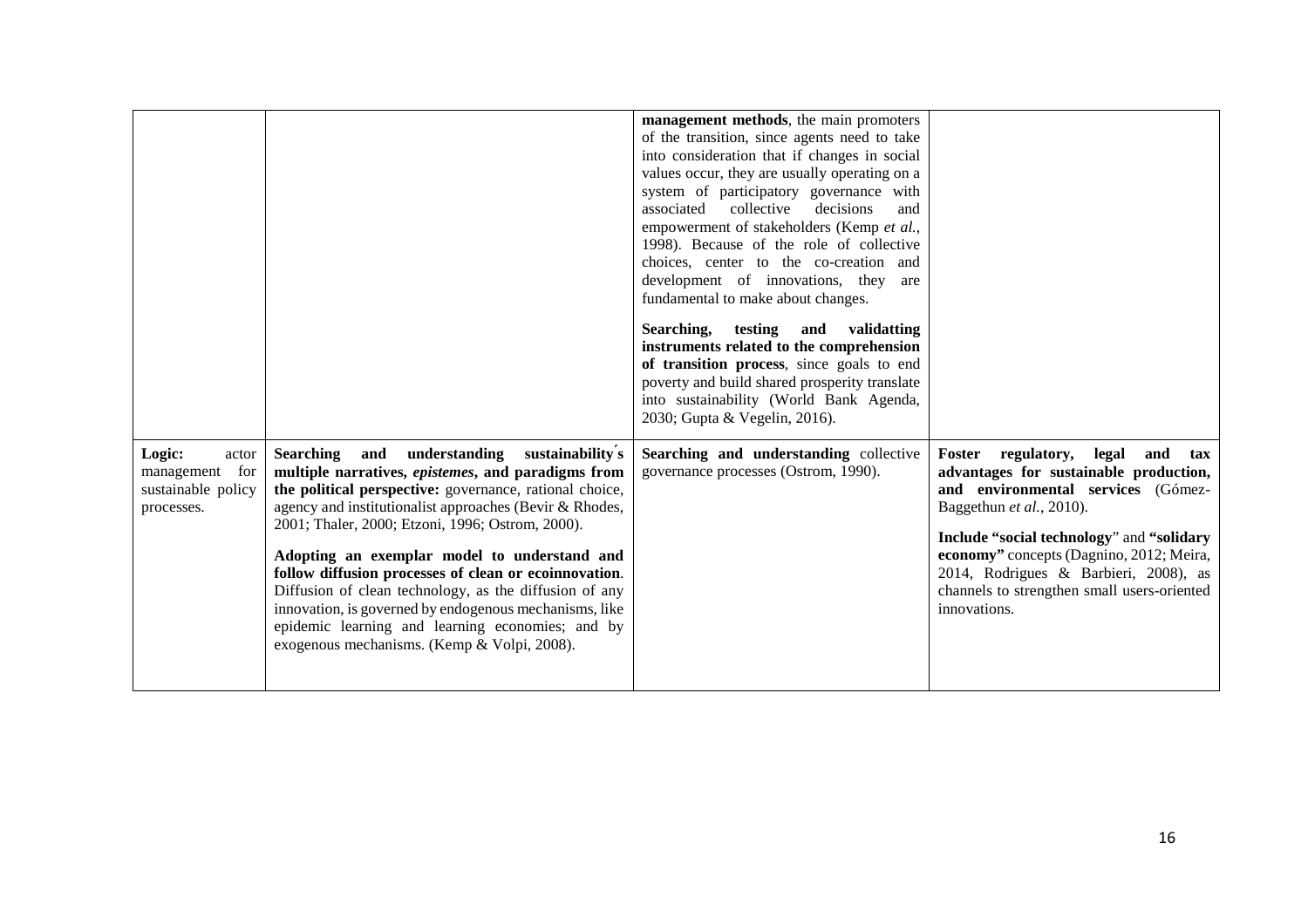#### **References**

ACEMOGLU, D.; JOHNSON, S.; ROBINSON, J.A. *Institutions as the Fundamental Cause of Long-Run Growth.* In: Handbook of Economic Growth, vol.1A, ed. Philippe Aghion and Steve Durlauf, Amsterdam: Elsevier, 2005.

ANDREWS, D. *The circular economy, design thinking and education for sustainability*. Local Economy, v.30, n.3, p.305-315, 2015.

ARORA, A.; ALFONSO, G. *Evaluating technological information and utilizing it: Scientific knowledge, technological capability, and external linkages in biotechnology*. Journal of Economic Behavior and Organization, v.24, p.91-114, 1990.

ARORA, A.; ALFONSO, G. *Complementarity and external linkages: The strategies of large firms in biotechnology.* Journal of Industrial Economics, v.38, p.361-379, 1994.

BAZILIAN, M. *et al. Considering the energy, water and food nexus: Towards an integrated modelling approach*. Energy Policy, v.39, n.12, p.7896-7906, 2011.

BENITES-LAZARO, L.L.; GIATTI, L.; GIAROLLA, A. *Sustainability and governance of sugarcane ethanol companies in Brazil: Topic modeling analysis of CSR reporting*. Journal of Cleaner Production, v.197, p.583- 591, 2018.

BERKHOUT, F.; ANGEL, D.; WIECZOREK, A.J. *Asian development and sustainable sociotechnical regimes.* Technological Forecasting and Social Change, v.76, n.2, p.218-228, 2009.

BISARO, A.; HINKEL, J. Governance of social dilemmas in climate change adaptation, Nat. Clim. Change, v.6, n.4, p.354-359, 2016.

BLÜHDORN, I. *The Politics of Unsustainability: COP15, Post-Ecologism, and the Ecological Paradox*. Organization & Environment, v.24, n.1, p.34-53, 2011.

BLÜHDORN, I. *The governance of unsustainability: ecology and democracy after the post-democratic turn*. Environmental Politics, v.22, n.1, p.16-36, 2013.

BORJESSON, K. *Affective Sustainability. Is this what timelessness really means?* In: Undisciplined! Design Research Society Conference 2008, Sheffield Hallam University, Sheffield, UK, 2009.

COASE, R.H. *Durability and monopoly*. Journal of Law and Economics, v.1, n.1, p.143-149, 1972.

COHEN, W.; LEVINTHAL, D. *Innovation and learning: The two faces of R&D*. Economic Journal, 99: 569- 596, 1989.

COHEN, W.; LEVINTHAL, D. *Absorptive capacity: A new perspective on learning and innovation*. Administration Science Quarterly, v.35, p.128-152, 1990.

COUTARD, O.; RUTHERFORD, J. *Energy transition and city–region planning: Understanding the spatial politics of systemic change*. Technology Analysis & Strategic Management, v.22, n.6, p.711-727, 2010.

DAGNINO, R. *Why science and technology capacity building for social development?* Science and Public Policy, v.39, n.5, p.548-556, 2012.

DAVIS, L.E.; NORTH, D.C. *Institutional Change and American Economic Growth*. Cambridge: Cambridge University Press, 1971.

DAWES, Robyn M. *Social Dilemmas*. Annual Review of Psychology, v.31, p.169-93, 1980.

DOSI, G. *Technical change and industrial transformation: the theory and an application to the semiconductor industry*. London: The Macmillan Press Ltd, 1984.

ETZIONI, A. *The New Golden Rule: Community and Morality in a Democratic Society*. New York: Basic Books, 1996.

FUCHS, D. *Business Power in Global Governance*. Boulder, CO/USA: Lynne Rienner Publishers, 2007.

GARCIA-PARPET, M.F. *A sociologia da economia de Pierre Bourdieu*. Sociol. Antropol., v.3, n.5, p.91-117, 2013.

GEELS, F.W.; SCHOT, J. *Strategic niche management and sustainable innovation journeys: theory, findings, research agenda, and policy*, Technology Analysis & Strategic Management, v.20, n.5, p.537-554, 2008.

GEELS, F.W. *The multi-level perspective on sustainability transitions: responses to seven criticisms.* Environmental Innovation and Societal Transitions, v.1, p.24-40, 2011.

GEISSDOERFER, M. *et al. The Circular Economy – A new sustainability paradigm?* Journal of Cleaner Production, v.143, p.757-768, 2017.

GIDDENS, A. *The Constitution of Society*. Outline of the Theory of Structuration. Cambridge: Polity, 1984.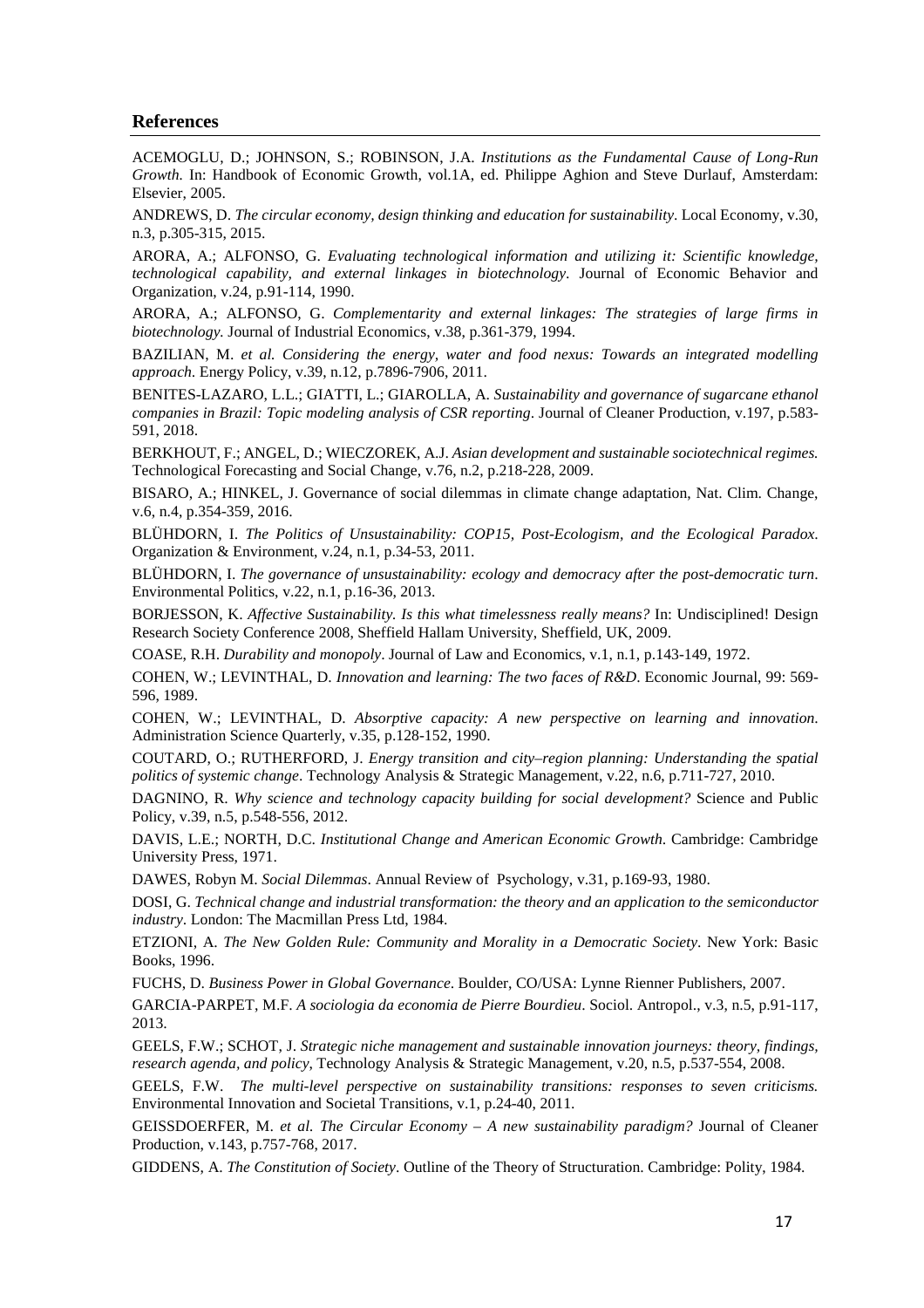GIFFORD, R. *A General Model of Social Dilemmas*. International Journal of Ecological Economics & Statistics, v.4, n.6, 2006.

GLÄNZEL, W. *Co-authorship patterns and trends in the sciences (1980–1998): A bibliometric study with implications for database indexing and search strategies*. Library Trends, v.50, 461-471, 2002.

GREIF, A.; MOKYR, J. *Cognitive rules, institutions, and economic growth: Douglass North and beyond*. Journal of Institutional Economics, v.13, n.1, p.25-52, 2017.

GÓMEZ-BAGGETHUN, E. *et al. The history of ecosystem services in economic theory and practice: from early notions to markets and payment schemes*. Ecological economics, v.69, n.6, p.1209-1218, 2010.

GUPTA, J.; VEGELIN, C. *Sustainable development goals and inclusive development*. International Environmental Agreements: Politics, Law and Economics, v.16, n.3, p.433-448, 2016.

HAGEDORN, K. *Institutions for Sustainability*. In HAGEDORN, K. Ed., Environmental Cooperation and Institutional Change: Theories and Policies for European Agriculture, Cheltenham, UK, and Northampton, MA: Edward Elgar, 2002.

HODGSON, G.M. *Institutional Economics.* In: Rethinking Economics - An Introduction to Pluralist Economics. Ed. Liliann Fischer, Joe Hasell, J. Christopher Proctor, David Uwakwe, Zach Ward Perkins, Catriona Watson Eds. Francis & Taylor, 2017.

KATZ, M.L.; SHAPIRO, C. Systems competition and network effects. Journal of economic perspectives, v.8, n.2, p.93-115, 1994.

KEITH, M.; HEADLAM, N. *Comparative International exemplar urban and living labs*. The Urban Living Global Challenge: a prospectus. Urban Transformations, Centre on Migration, Policy and Society (COMPAS), University of Oxford, 2017.

KEMP, R.; SHOT, J.; HOOGMA, R. *Regime shifts to sustainability through processes of niche formation: the approach of strategic niche management.* Technology Analysis & Strategic Management, v.10, n.2, p.175-198, 1998.

KEMP, R.; ROTMANS, J. *The management of the Co-Evolution of technical, environmental and social systems*. In: WEBER, M.; HEMMELSKAMP, J. (Eds.), Towards Environmental Innovation Systems, Springer, Heidelberg, p.33-55, 2005.

KEMP, R.; LOORBACH, D.; ROTMANS, J. *Transition management as a model for managing processes of co-evolution towards sustainable development*. International Journal Sustainable Development World Ecology, v.14, p.78-91, 2007.

KEMP, R; VOLPI, M. *The diffusion of clean technologies: a review with suggestions for future diffusion analysis*. Journal of Cleaner Production, v.16, n.1, p.14-21, 2008.

KEMP, R. *Eco-Innovation: definition, measurement and open research issues*. Economia política, v.27, n.3, p.397-420, 2010.

LARA, A. *Rationality and complexity in the work of Elinor Ostrom*. International Journal of the Commons, v.9, n.2, p.573-594, 2015.

LEHMANN, V.; FRANGIONI, M.; DUBÉ, P. *Living Lab as knowledge system: an actual approach for managing urban service projects?* Journal of Knowledge Management, v.19, n.5, p.1087-1107, 2015.

LINDBLOM, C.E. *Still muddling, not yet through*. Public Administration Review, v.39, p.517-526, 1979.

LUNDVALL, B.A. National Systems of Innovation: Toward a theory of innovation and interactive learning. Pinter, London, UK, 1992.

MacARTHUR, E. *Ellen MacArthur Foundation: Towards the circular economy*. Vol.1: Economic and business rationale for the accelerated transition. Available: http://www.ellenmacarthurfoundation.org/publications/towards-the-circular-economy-vol1-an-economic-andbusiness-rationale-for-an-accelerated-transition

MADSEN, S.H.J.; HANSEN, T. *Cities and climate change – examining advantages and challenges of urban climate change experiments*. European Planning Studies, v.27, n.2, p.282-299, 2019.

MAHONEY, J.; THELEN, K.A. *A theory of gradual institutional change*. In: J. Mahoney & K. A. Thelen (Eds.), Explaining institutional change: 1-37. Cam bridge, U.K.: Cambridge University Press, 2010.

MÄRKER, C.; VENGHAUS, S.; HAKE, J.F. *Integrated governance for the food–energy–water nexus – The scope of action for institutional change.* Renewable and Sustainable Energy Reviews, v.97, p.290-300, 2018.

MARTIN, B.R. *Foresight in Science and Technology*. Technical Analusis and Strategic Management, v.7, n.2, p.139-168, 1995.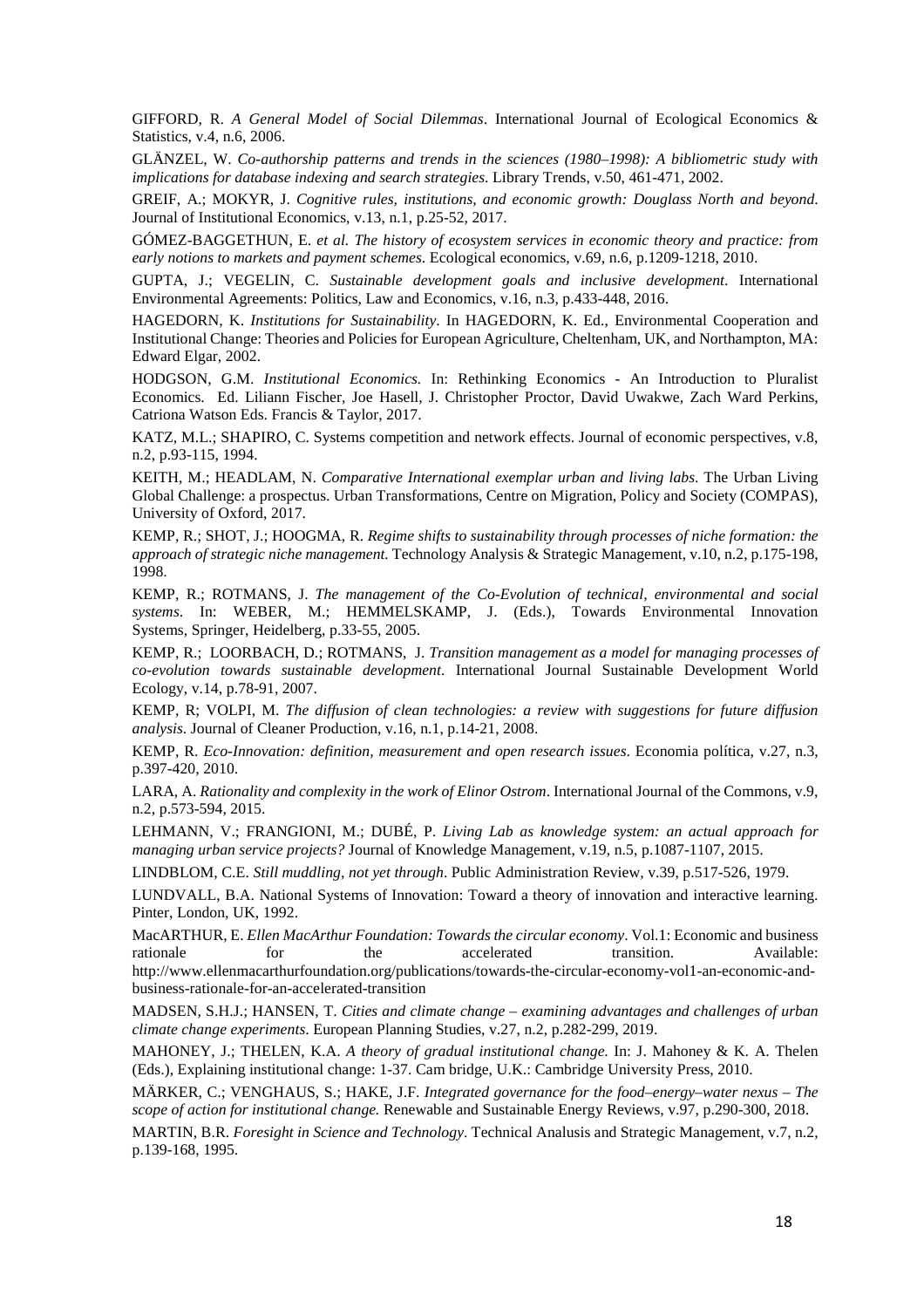MATTHEWS, R.; SYDNEYSMITH, R. *Adaptive capacity as a dynamic institutional process: conceptual perspectives and their application*. In: Adaptive capacity and Environmental Governance. New York: Springer, p. 307, 2010.

McCORMICK, K.; ANDERBERG, S.; COENEN, L.; NEIJ, L. *Advancing sustainable urban transformation.*  Journal of Cleaner Production, v.50, p.1-11, 2013.

McGINNIS, M.D. *Polycentric Governance and Development*, University of Michigan Press, 1999.

MEIRA, F.B. *Liminal organization: Organizational emergence within solidary economy in Brazil*. Organization, v.21, n.5, p.713-729, 2014.

MÉNARD, C. *Embedding organizational arrangements: towards a general model.* J. Institutional Econ., v.10, p.567-589, 2014.

MOWERY, D.C.; ROSENBERG, N. *Technology and the Pursuit of Economic Growth*. New York: Cambridge University Press., 1989.

NELSON, R.R.; ROSENBERG, N. Technical innovation and national systems. In: NELSON, Richard R. (Ed.), National Innovation Systems – A Comparative Analysis, Oxford University Press, USA, 1993.

NELSON, R.R.; WINTER, S. *An Evolutionary Theory of Economic Change*. Cambridge, MA: Harvard University Press, 1982.

NELSON, R.R. *What Enables Rapid Economic Progress? What are the Needed Institutions?* Research Policy, v.37, n.1, p.1-11, 2008.

NEWMAN, M.E.J.; BARABÁSI, A.L.; WATTS, D.J. *The Structure and Dynamics of Networks*. Princeton University Press, Princeton, 2006.

NILL, J.; KEMP, R. *Evolutionary approaches for sustainable innovation policies: From niche to paradigm?* Research Policy, v.38, p.668-680, 2009.

NORTH, D.; WEINGAST, B. *Constitutions and commitment: The evolution of institutions governing public choice in 17th century England*. Journal of Economic History, v.49, p.803-832, 1989.

NORTH, D.C. *Institutions, Institutional Change, and Economic Performance*. Cambridge: Cambridge University Press, 1990.

OSTROM, E. *Governing the Commons: The Evolution of Institutions for Collective Action*. New York: Cambridge University Press, 1990.

OSTROM, E.; GARDNER, R.; WALKER, J. *Rules, Games, and Common-Pool Resources*. University of Michigan Press, 1994.

OSTROM, V.; TIEBOUT, C.M.; WARREN, R. *The Organization of Government in Metropolitan Areas: A Theoretical Inquiry*. American Political Science Review, v.55, p.831-42, 1961. Reprinted in McGINNIS, Michael D., ed. 1999.

OSTROM, E. *Collective action and the evolution of social norms*. Journal of Economic Perspectives, v.14, p.137-58, 2000.

OSTROM, E. *Doing Institutional Analysis: Digging Deeper than Markets and Hierarquies*. In: Handbook off new institutional economics. Org. Claude Ménard and Mary M. Shirley. Heidelberg: Springer, 2005.

OTTE, E.; ROUSSEAU, R. *Social network analysis: a powerful strategy, also for the information sciences*. Journal of Information Science, v.28, n.6, p.443-455, 2002.

PENROSE, E.T. *The growth of firms, Middle East oil and other essas*. Frank Cass, London, 1971.

PEREZ-ALEMAN, P. *Global standards and local knowledge building: upgrading small producers in developing countries*. Proceedings of the National Academy of Sciences, v.109, p.12344-12349, 2012.

POLSKI, M.M.; OSTROM, E. *An Institutional Framework for Policy Analysis and Design.* Bloomington: Indiana University, Workshop in Political Theory and Policy Analysis, Indiana University, 1998.

POWELL, C. *The Delphi technique: myths and realities*. Methodological Issues in Nursing Research, v.41, n.4, pp. 376-382, 2003.

RENNINGS, K. *Redefining innovation - eco-innovation research and the contribution from ecological economics*. Ecological Economics, v.32, n.2, p.319-332, 2000.

RITTEL, H.W.J.; WEBBER, M.M. *Dilemmas in a general theory of planning*. Policy Sciences, v.4, n.2, p.155- 169, 1973.

RODRIGUES, I.; BARBIERI, J.C. *A emergência da tecnologia social: revisitando o movimento da tecnologia apropriada como estratégia de desenvolvimento sustentável*. Revista de Administração Pública, v.42, n.6, p.1069-1094, 2008.